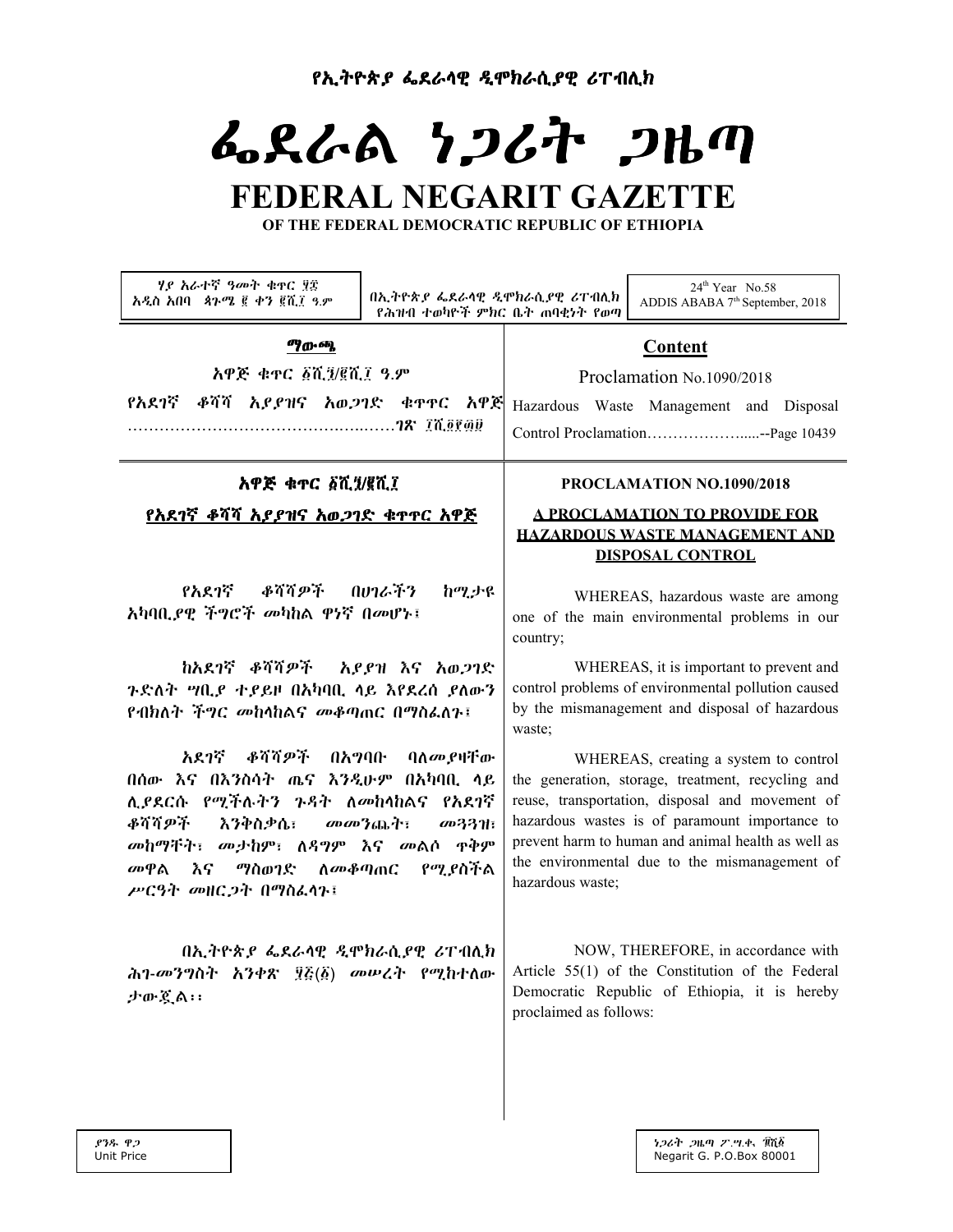#### <u>ምዕራፍ አንድ</u> <u>ጠቅሳሳ</u>

#### ፩. <u>አጭር ርዕስ</u>

ይሀ አዋጅ "የአደገኛ ቆሻሻ አያያዝና አወጋገድ ቁዋዋር አዋጅ ቁዋር ፩ሺ፺/፪ሺ፲" ተብሎ ሲጠቀስ ይችላል።

#### ፪. <u>ትርጓሜ</u>

በዚህ አዋጅ ውስዋ ፦

- ፩/ "የባማኮ ስምምነት" ማለት አደገኛ ቆሻሻዎች ወደ አፍሪካ እንዳይገቡ ለማገድ እና በአፍሪካ አገሮች መካከል የአደገኛ ቆሻሻዎችን ድንበር ふろえいም ዘለል ዝውውር አወ.2ገድ ለመቆጣጠር የተደረገውን የባማኮ ስምምነት ነው፤
- $\bar{e}$ / "*POHA* ስምምነት" ማለት የአደገኛ ቆሻሻ ድንበር እንቅስቃሴ፣ ዘለል ዝውውርና *ግ*ስወገድን ስ*መቆ*ጣጠር የተደረገው **የባ**ዝል ስምምነት ነው፤
- <u>፫/ "ማስወገድ" ማለት በዚህ አዋጅ አባሪ ሦስት ላይ</u> የተጠቀሰውን ማንኛውም የአደባኛ ቆሻሻ አወጋገድ የሚያካትት ድርጊት ነው፤
- ፬/ "አስወጋጅ" ማለት አደገኛ ቆሻሻን በማስወገድ ሥራ ላይ የተሰማራ ማንኛውም ሰው ነው፤
- $E/$  "አካባቢ"ማለት በመሬት፣ በከባቢ አየር፣ በአየር ሁኔታ እና በአየር ንብረት፣ በውሃ፣ በሀያዋን፣ በድምፅ፣ በሽታ፣ በጣዕም፣ በማህበራዊ ጉዳዮች እና በሥነ-ውበት ሳይወሰን፣ በተፌዋሯዊ ሁኔታዎች በሰው አማካኝነት ተሻሽለው ወይም ተስውጠው የሚገኙ ነገሮች በሙሉና ያለብት ቦታ እንዲሁም መጠናቸው ወይም ሁኔታቸውን ወይም ደግሞ የሰው ወይም የሌሎች ህያዋን በጎ ሁኔታን የሚነኩ ナስナンብሮቶቻቸው ድምር ነው፤
- ፮/ "ለአካባቢ. ተስማሚ. የቆሻሻ አደደዝ" ማለት በአደባኛ ቆሻሻዎች አማካኝነት ሊከሰቱ የሚችሉ አሉታዊ ተፅዕኖዎችን የሰው ጨና፣ አካባቢን እና ሁብት ደህንነት በማ ሐብቅ መልኩ መ የዛቸውን ስማረ,ንገዋ ሊተገበሩ የማችሉ ひへろダ እርምጀዎችን መውሰድ ነው፣
- $\tilde{z}$ / "ሳኪ" ማለት አደገኛ ቆሻሻን ከኢትዮጵያ ወደ ውጭ ሀገር የሚልክ ሰው ነው፤

# **PART ONE GENERAL PROVISIONS**

# 1. Short Title

This Proclamation may be cited as the "hazardous waste management and disposal control Proclamation No. 1090/2018".

#### 2. Definition

In this Proclamation:

- 1/ "Bamako Convention" means the Bamako Convention on the Ban of the Import of hazardous waste into Africa and the Control of Trans-boundary Movement and Management of Hazardous Waste within Africa;
- 2/ "Basel Convention" the Basel means Convention on the Control of Transboundary Movement of Hazardous Waste and their Disposal;
- 3/ "disposal" means any hazardous waste disposal operation specified in Annex Three of this Proclamation;
- 4/ "disposer" means any person who engaged in the disposal of hazardous waste;
- 5/ "environment" means the totality of all materials whether in their natural state or modified or changed by humans, their external spaces and the interactions which affect their quality or quantity and the welfare of human or other living beings, including but not restricted to, land, atmosphere, weather and climate, water, living things, sound, odour, taste, social factors, and aesthetics;
- 6/ "environmentally sound management of wastes" means taking all practicable steps to ensure that hazardous wastes are managed in a manner which shall protect human health and the environment against the adverse effects which may result from such wastes;
- 7/ "exporter" means any person who exports hazardous waste out of Ethiopia;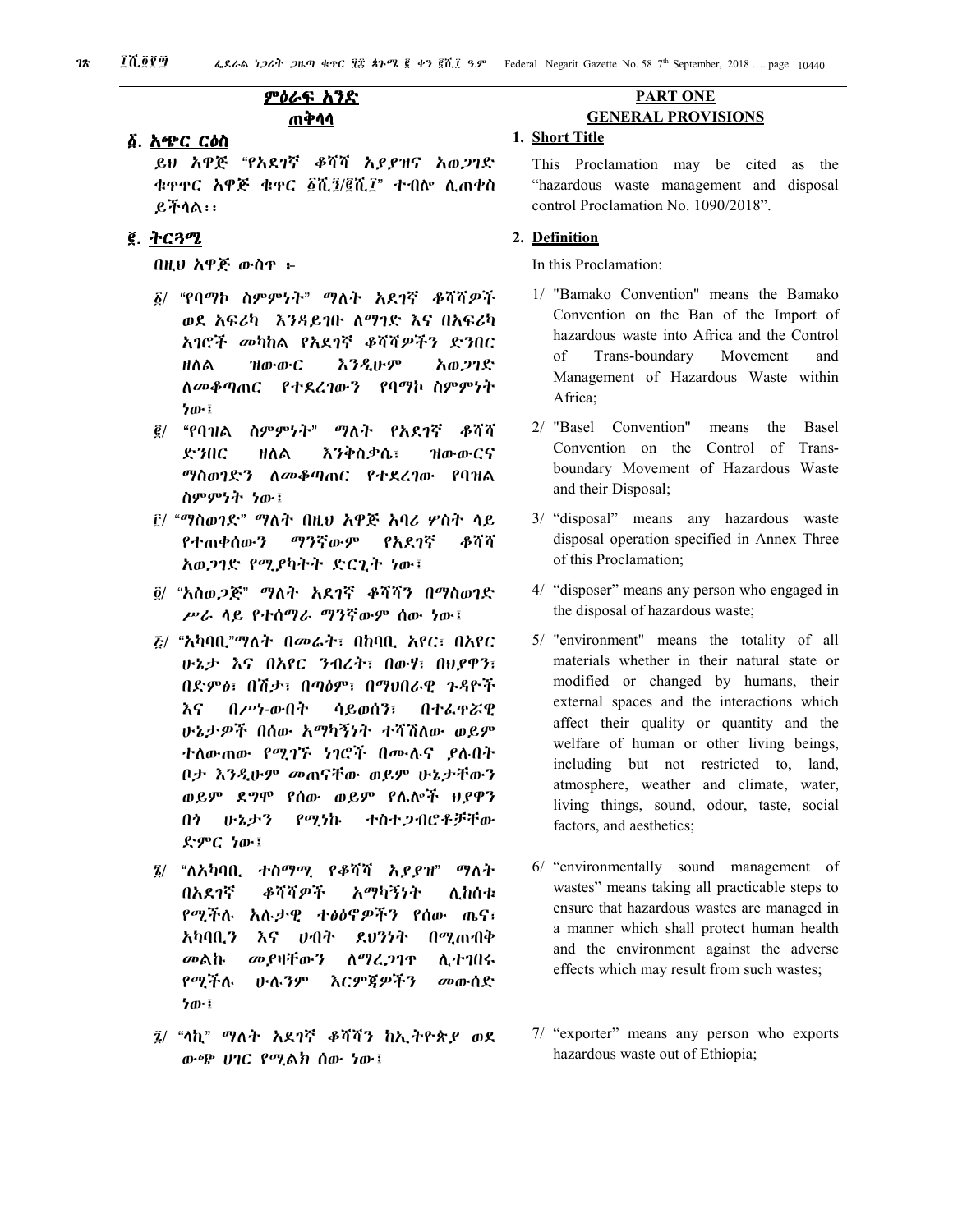- ፰/ "አመንጪ" ማለት ማንኛውንም አደገኛ ቆሻሻን የሚያመነጭ ሰው ሲሆን፣ አመንጪው ባልታወቀበት ሁኔታ አደገኛ ቆሻሻውን በማወቅ ወይም ባለማወቅ በይዞታው ሥር አድርጎ የሚገኘው ሰው ነው፤
- ፱/ "አደ.2" ማለት በሰው ወይም በእንስሳት ጤና፣ በአካባቢ፣ በብዝሃ ህይወት እና በንብረት ላይ አሉታዊ ተጽእኖ ወይም ንዳት ሊያስከትል የሚችል የአንድ ነገር አካል ወይም ሁኔታ ተፌዋሯዊ ባህሪ ነው፤
- ፲/ "አደገኛ ቆሻሻ" ማለት በዚህ አዋጅ በአባሪ አንድ የተዘረዘሩ ቆሻሻዎች ምድብ ውስዋ የሚካተት እና በአባሪ ሁለት የተዘረዘሩ ባሀሪያት ያላቸውን ቆሻሻዎች የሚያጠቃልል እና ሚኒስቴሩ በመመሪያ አደገኛ ቆሻሻ በማለት የሚወስናቸውን ማንኛውንም ቆሻሻ ይጨ**ምራል**፤
- ፲፩/ "አስመጪ" ማለት አደገኛ ቆሻሻን ከውጭ ሀገር ወደ ኢትዮጵያ የሚያስገባ ሰው ነው፤
- ፲፪/ "መለያ" ማለት የተፃፌ፣ የታተመ ወይም በምስል የተቀረፀና በአደገኛ ቆሻሻ ቀዋተኛ መያዣና በቀዯተኛ መያዣዎቹ ውጫዊ መጠቅስያ መ ያዣ ወይም ሳይ በሚታይ መልኩ የተለጠራ ወይም わえられい  $2C$ የተያያዘ መግለጫ ነው፤
- *ĩና/ "ሚኒስቴር*" ወይም "ሚኒስትር" ማለት እንደ ቅደም ተከተሉ የአካባቢ፣ የደንና የአየር ንብረት ለዉዋ ሚኒስቴር ወይም ሚኒስትር ነው፤
- *ī٥/ "ሰው" ማለት የተፌ*ዋሮ ሰው ወይም በሕግ የሰው*ነት መብት* የተሰጠው አካል ነው፤
- $7Z/$  "ብክለት" ማለት በዚህ አዋጅ ወይም አማባብነት ባለው ሌሳ ሕግ የተደነገገን ማንኛውም ግዴታ፣ ማዕቀብ ወይም ገደብ ዋሶ የማንኛውም አካባቢ ክፍል ቁሳዊ ጨረራዊ፣ ሙቀታዊ፣ ንዋረ **776-Qi** ሥነ-ሕይወታዊ ወይም ሌሳ ባህርይን በመለወዋ የተፌጠረ፣ በሰው ጤና ወይም በነነት ወይም ደግሞ በሌሎች ሕደዋን ላይ አደገኛ የሆነ ወይም አደገኛ ሲሆን የሚችል ሁኔታ ነው፤
- ፲፮/ "መልሶ መጠቀም" ማለት አንድን አደገኛ ቆሻሻ አዲስ ወይም አገልግሎት  $P$ <sup> $\sigma$ </sup> መጠቀም ነው፤
- "generator" means any person who generates  $8/$ hazardous wastes or, in case where the generator is not known, a person who knowingly or unknowingly possesses the hazardous wastes;
- 9/ "hazard" means the inherent characteristics of a substance agent, or situation having the potential to cause adverse effects or damage to human or animal health, the environment, biodiversity and property;
- 10/"hazardous waste" means wastes that belong to any category contained in Annex One of this Proclamation, and possessed any of the characteristic contained in Annex Two; including those wastes that might be categorized as hazardous waste by the directive to be issued by the Ministry;
- 11/"importer" means any person who import a hazardous waste into Ethiopia;
- 12/"label" means a written, printed or graphic matter attached boldly to the immediate container of a hazardous and the outside container or wrapper of the immediate container;
- 13/"Ministry" or "Minister" means the Ministry or Minister of the Environment, Forest and Climate Change, respectively;
- 14/"person" means any natural or juridical person ;
- 15/"pollution" means any condition which is hazardous or potentially hazardous to human health, safety, or welfare or to living things created by altering any physical, radioactive, thermal, chemical, biological or other property of any part of the environment in contravention of any obligation, limitation or restriction made under any other relevant  $law:$
- 16/ "recycle" means converting of hazardous waste into new materials for its new purpose;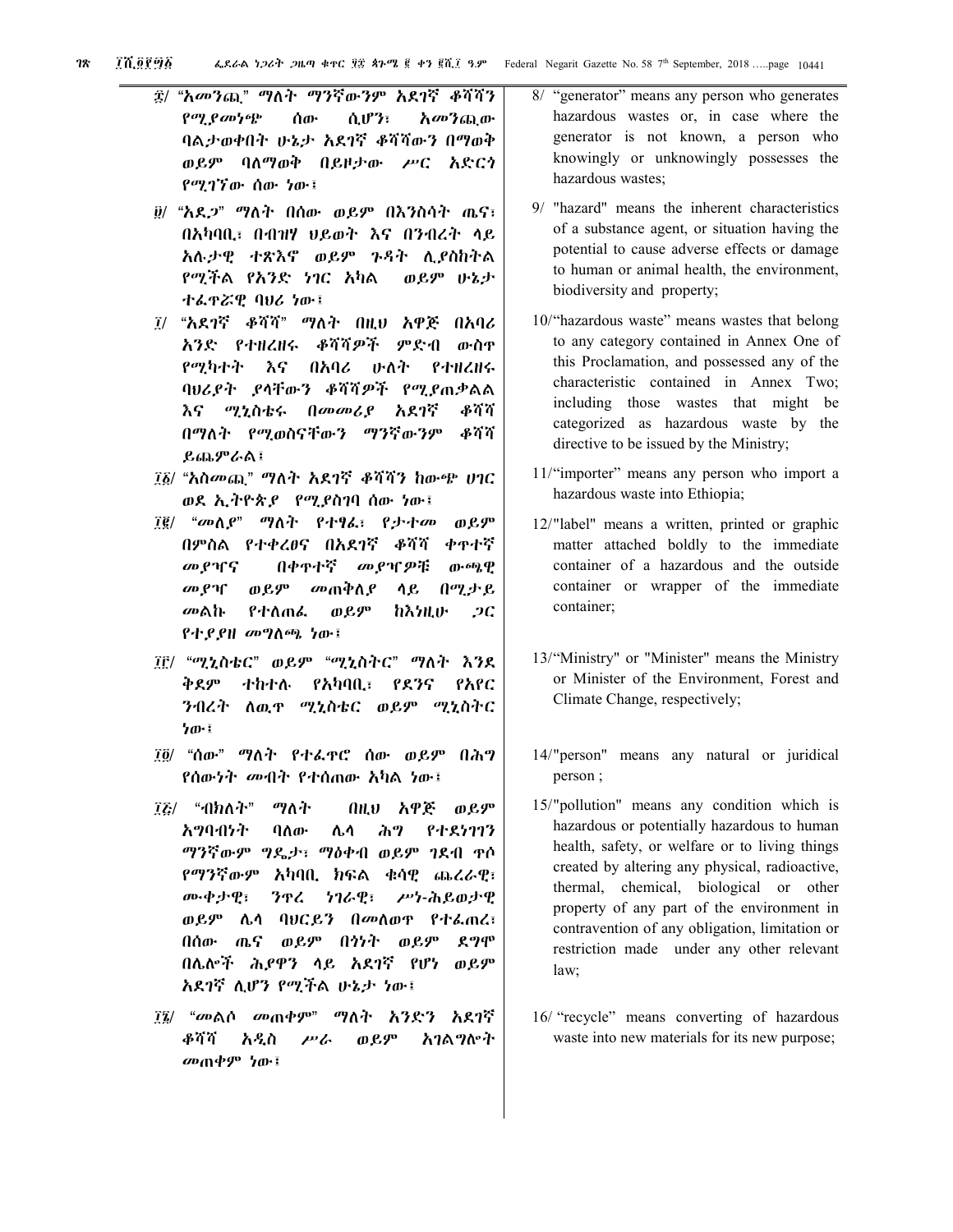- ማለት  $\vec{1}\vec{2}$ / "መልቀቅ" በማወቅም ይሁን በቸልተኝነት አንድ አደገኛ ቆሻሻን ወደ አካባቢ. ማስወጣት ነው፤
- *፲፰/ "እግ*ባብሃት ያለው ባለስል*ጣን*" ማለት የአካባቢ የደንና አየር ንብረት ለውዋ ሚኒስቴር እና **መይም** *የሚመ*ለከተው የክልል መንግስት የከተማ አስተዳደር ባለስልጣን ነው፤
- *īθ/ "በድጋሚ መ*ጠቀም" ማለት አደገኛ ቆሻሻን ቀድሞ ለተሰራበት ዓላማ በድ*ጋሚ* ዋቅም ላይ የሚውልበት አሰራር ነው፤
- *ኧ/ "ማከማቻ ማዕከ*ል" ማለት አደ*ገ*ኛ ቆሻሻ ለማከማቸት የተለየ ስፍራ ነው፤
- ፳፩/ "አ33ዥ" ማለት አደገኛ ቆሻሻዎችን በማ33ዝ ሥራ ሳይ የተሰማራ ሰው ነው፤
- ፳፪/ "ማከም" ማለት የአደገኛ ቆሻሻዎች ጎጂነትን ለመቀነስ ወይም ለማስቀረት የሚከናወን ተግባር  $b^{\alpha}$
- 若 ピーパン "ክልል" ማለት በኢትዮጵያ ፌደራሳዊ ዲሞክራሲያዊ ሪፐብሊክ ሕገ መንግስት አንቀጽ ፵፯(፩) የተመለከተ ማንኛውም ክልል ሲሆን አዲስ አበባና የድሬዳዋ ከተሞች አስተዳደሮች ይጨ**ምራል**፤
- ፳፬/ በወንድ ፆታ የተገለፀው ማንኛውም አገላለጽ ሴትንም ይጨምራል፡፡

#### <u>ሮ</u> ዓላማ

ይሀ አዋጅ የሚከተሉት ዓላማዎች ይኖሩታል፦

- δ/ አካባቢያዊ ተቀባይነት ያለው የአደገኛ ቆሻሻ*ዎች* አያያዝና አወጋገድ ሥርዓት መዘርጋት፤
- <sup>፪/</sup> በአደገኛ ቆሻሻ አደደዝ ጉድለት በሰው ወይም በእንስሳት ጨና፣ በአካባቢ፣ በብዝሃ ህይወት እና በንብረት ላይ የሚደርሰውን ጉዳት ማስቀረት፡፡

#### ፬. የተፌፃሚነት ወሰን

ይህ አዋጅ፦

- δ/ በዚህ አዋጅ በአባሪ አንድ የተዘረዘሩ ቆሻሻ*ዎ*ች ምድብ ውስዋ በሚካተቱ ቆሻሻዎች ላይ እና በአባሪ ሁለት የተዘረዘሩ ባሀሪያት ያሳቸው ቆሻሻዎች ላይ እንዲሁም ሚኒስቴሩ በመመሪያ አደገኛ ቆሻሻ በማለት የሚወስናቸውን ማንኛውንም ቆሻሻዎች ላይ፤
- ፪/ በመሳ ሃገሪቱ የአደገኛ ቆሻሻ በሚ*ያመነ*ጭ፣ በድ*ጋሚ በሚ*ጠቀም፣ መልሶ በዋቅም ሳይ በሚያውል፣ በሚያከማች በሚያጓጉዝ ወይም በሚያስወግድ ማንኛውም ሰው ሳይ፤ ተፌፃሚ ይሆናል፡፡
- 17/"release" means discharging of hazardous wastes to the environment intentionally or negligently;
- 18/ "responsible authority" means the Ministry of Environment, Forest and Climate Change and the responsible regional state or city administration authority;
- 19/"reuse" means an operation of re-using hazardous waste for its original purpose;
- 20/"storage facility" means a place designated for the storage of hazardous wastes;
- 21/"transporter" means a person engaged in the transportation of hazardous waste;
- 22/"treatment" means action taken to reduce or avoid hazardous impact of wastes;
- 23/"State" means any state referred to in Article 47(1) of the Constitution of the Federal Democratic Republic of Ethiopia, and includes Addis Ababa and Dire Dawa city administrations;
- $24/$ any expression in the masculine gender includes the feminine.

#### 3. Objective

This Proclamation shall have the following objectives:

- 1/ Create a system for the environmentally sound management and disposal of hazardous Waste
- 2/ Prevent the damage to the human or animal health, the environment, biodiversity and property due to the mismanagement of hazardous waste.

#### 4. Scope of Application

This Proclamation shall apply to any:

- 1/ waste that belong to any category contained in Annex One of this Proclamation, and waste possesses any of the characteristic contained in Annex Two; as well as on those wastes that might be categorized as hazardous waste by the directive to be issued by the Ministry;
- 2/ person who generates, reuses, recycles, stores, transports, or disposes hazardous waste at large in nation.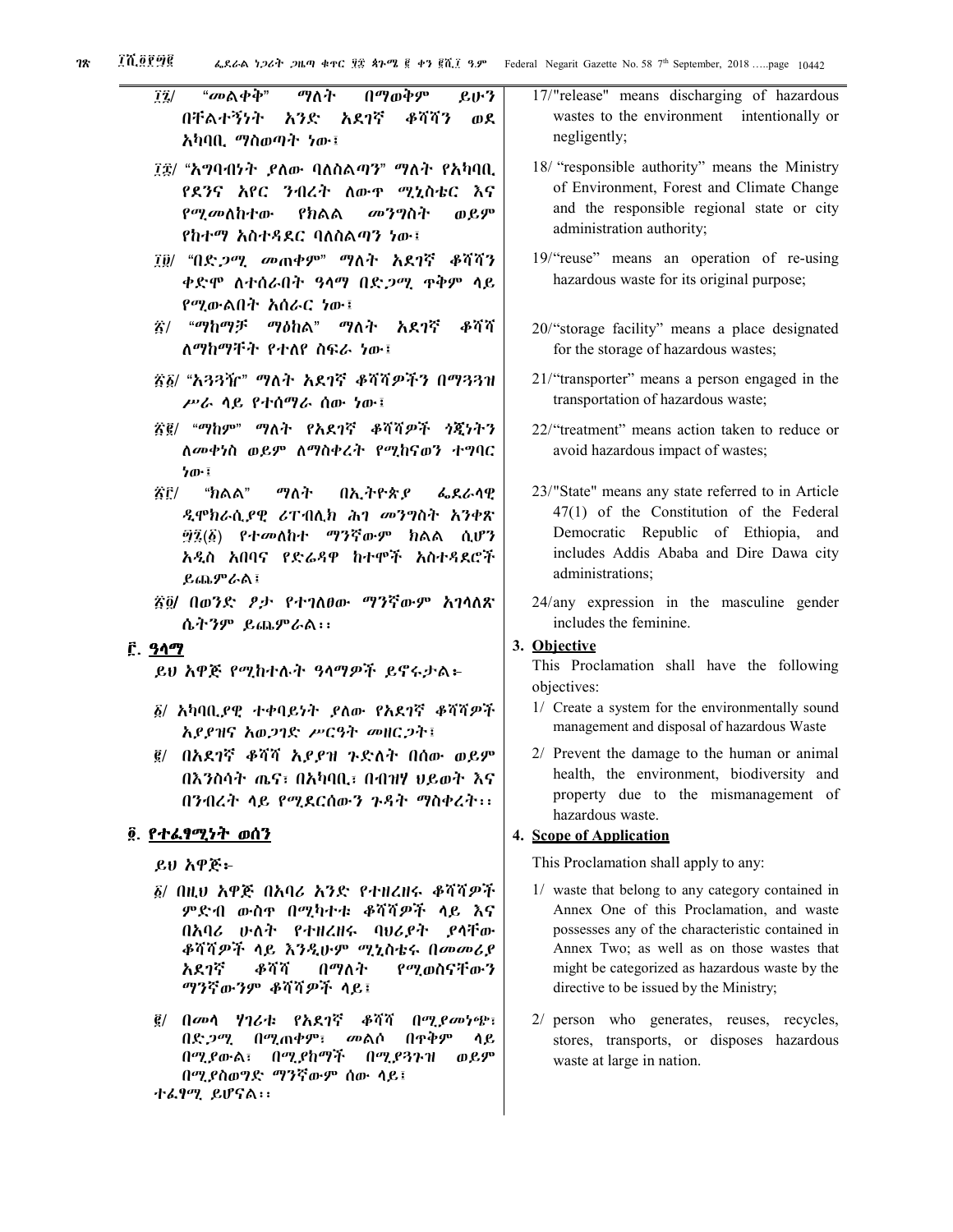# <u>ምዕራፍ ሁለት</u> <u>የአደገኛ ቆሻሻ አያያዝ</u>

# <u>፭. የንጹህ ምርት መ</u>ርሆዎች

ማንኛውም የምርት አምራች አደገኛ ቆሻሻን ለመቀነስ የሚከተሉትን የንጹህ ምርት መርሆዎች መከተል አለበት፦

- $\delta$ / በአመራረት ሂደት ውስዋ በዋሬ ዕቃዎች ላይ ሊገኝ የሚችለውን አደገኛ ንዋረ ነገር በመቀነስ ወይም በማስወገድ የአደገኛ ቆሻሻ ልቀትን መቀነስ፣
- ፪/ የምርት ሂደትን በመቆጣጠር፦
	- $U$ )  $P9-19-13$ ወይም የምርቱን イトカケイ መቀነስ፤
	- ለ) የምርቱ  $H$ <sub>a</sub> $B$ ሲያበቃ የአገልገሎት እንዲሰበሰብና ለዳማም ጥቅም **ጠ**ይም መልሶ ዋቅም ላይ የሚውልበትን ሁኔታ  $\omega \in \mathbb{C}$  ::

# ፮. <u>የአደገኛ ቆሻሻ አመንጪ ኃላፊነት</u>

የአደገኛ ቆሻሻ አመንጪ የሚከተሉት ኃላፊነቶች ይኖሩበታል፦

- δ/ አደ*ገ*ኛ ቆሻሻን *የመሰብሰብ*፣ የመለየት፣ ሬ.ቃድ የማስወገድ ወይም ባለው አካል ዋቅም እ*ንዲ*ሰበሰብ፣*መ*ልሶ ሳይ እንዲውል ወይም እንዲወገድ ማድረግ፤
- $g/$  አደገኛ ቆሻሻው የተከማቸበት わかなん በአግባቡ መታሸጉን እንዲሁም በግልፅ ሲታይ በሚችል መልኩ በአማርኛ እና በእንግሊዝኛ ቋንቋ መስያው መጻፉን ማረጋገዋ፤
- <u>፫/ በአደገኛ ቆሻሻ ጊዜደዊ ማከማቻ ማዕከሉ</u> የሚገኙትን የአደገኛ ቆሻሻ ዓይነትና መጠን  $P+$ መለከተ መዝገብ መያዝ፤ እና መዝገቡን በተቆጣጣሪ አካል በተጠየቀ ጊዜ የማሳየት፤
- ፬/ በጊዜያዊ የማከማቻ ሥፍራ አደገኛ ቆሻሻን ከአንድ ወር በላይ ያለማከማቸት፡፡

# ፯. አደገኛ <u>ቆሻሻ ላይ መስያ ስለማድረግ</u>

- δ/ ማንኛውም አደገኛ ቆሻሻ አመንጭ፣ አከማች፣ አጓጓዥ ወይም አስመጭ ለአደገኛ ቆሻሻው ግልጽ የሚታይ መስያ ማድረግ አለበት፡፡
- $g/$  የአደገኛ ቆሻሻ መስያው የሚከተሉትን መረጀዎቸ መያዝ አለበት፦
	- ሀ) የአመንጪው ሙሉ አድራሻ፤
	- ለ) የአደገኛ ቆሻሻውን ዓይነት፣*መ*ጠን እና  $906$

# **PART TWO MANAGEMENT OF HAZARDOUS WASTE**

#### **5. Cleaner Production Principles**

Any producer shall adopt the following clean production principles to minimize hazardous waste:

- 1/ minimize the release of hazardous waste by reducing or eliminating the hazardous substances in the raw materials during the production process;
- 2/ monitoring the production process by:
	- a) reducing the wastage in input and product;
	- b) creating conditions necessary for the collection and reusability or recyclability of the product after its expiry period.

#### 6. Responsibility of Hazardous Waste Generator

Hazardous waste generator shall have the following responsibilities:

- 1/ collect, segregate and dispose or cause to be collected, recycled or disposed of hazardous waste by authorized body;
- 2/ ensure that the container of hazardous waste are properly packed and conspicuously labeled with Amharic and English languages;
- 3/ keep record on the type and quantity of hazardous waste that exist at the temporary hazardous waste storage facility; and show the record at any time when requested by inspector;
- 4/ not to store a hazardous waste at a temporary storage facility for a period exceeding one month.

#### 7. Labeling of Hazardous Waste

- 1/ Any hazardous waste generator, collector, transporter or importer shall conspicuously label the hazardous waste.
- 2/ The label of hazardous waste shall contain the following information:
	- a) full address of the generator;
	- b) type, quantity and characteristic of the hazardous waste;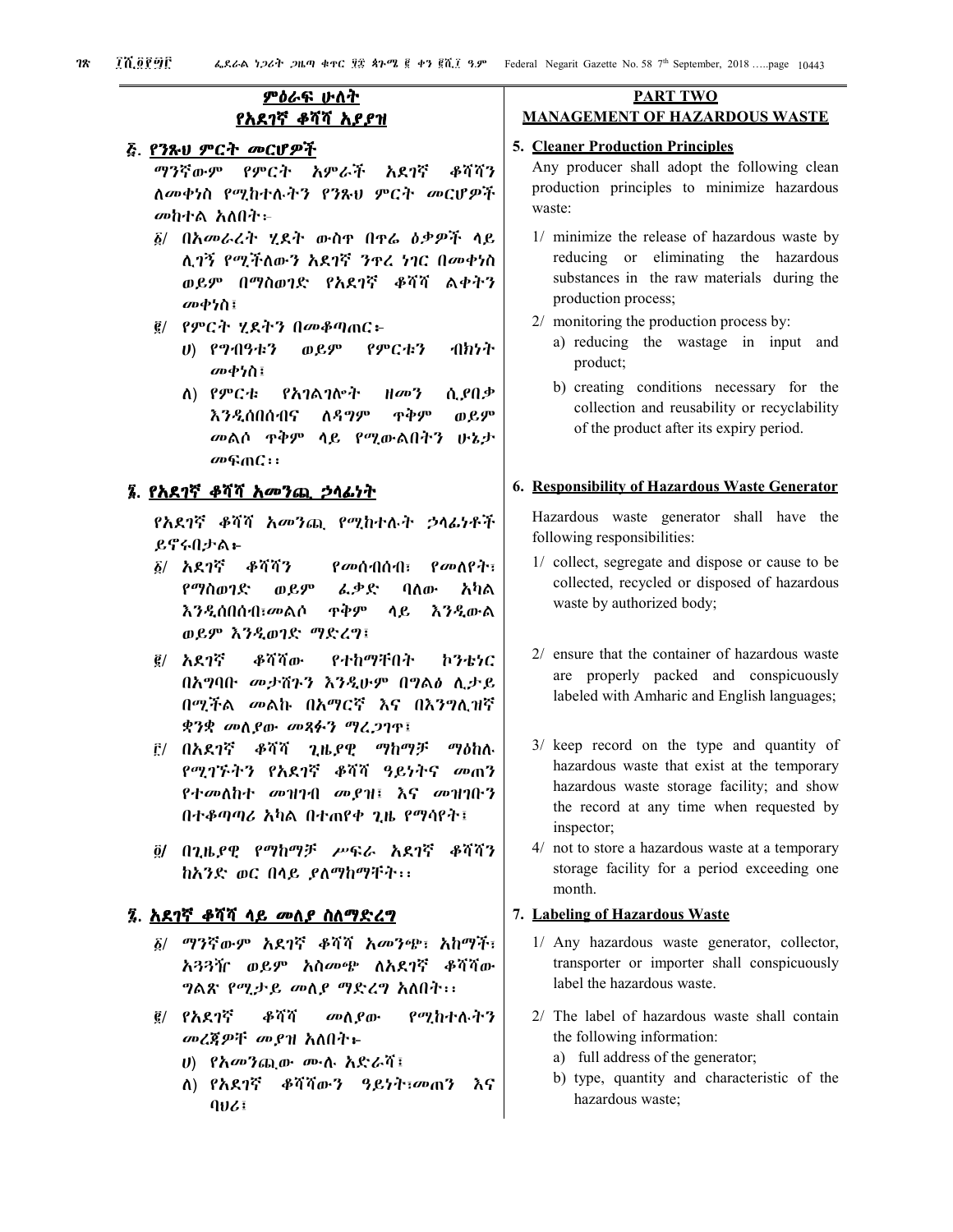ሐ) መደበኛ አያያዝ እና የአያያዝ ዘዴ፤

f/ ማንኛውም አደባኛ ቆሻሻ አመንጭ፣ አከማች፣ አጓጓዥ ወይም አስመጭ በቆሻሻው ላይ ወይም መያዣው ላይ በአማርኛ እና በእንግሊዝኛ ቋንቋ **መይም** በሌሎች **እንደአስፌሳጊ**ንቱ የአገሪቱ ቋንቋዎች በማልጽ የሚታይ የማስጠንቀቂያ ወይም የማሳሰቢ ያ ጽሑፍ ወይም ምልክት ማድረግ አለበት፡፡

# ፰. አደገኛ ቆሻሻን ስለማጓጓዝ

- ፩/ አደገኛ ቆሻሻ በማ33ዝ ሥራ ላይ ለመሰማራት የሚፌልግ ማንኛውም ሰው ከሚኒስቴሩ ፌቃድ ማግኘት አለበት፡፡
- *፪/ ሚኒ*ስቴሩ *ፌ*ቃድ ጠያቂው ለዚሁ ዓላማ በሚወጣ መመሪያ የተመለከተውን መስፌርት ማሟላቱን ሲደረጋገዋ በ፴ የሥራ ቀናት ውስዋ ፌቃድ ይሰጣል፤ አመልካቹ መስፌርቶቹን ያሳሚሳ እንደሆነ በአስራ አምስት የስራ ቀናት ውስዋ ተጨማሪ መረጃ ማቅረብ እንደሚችል ወይም ፌቃዱ የማይሰዋ ስለመሆኑ በጽሑፍ የሳው ቃል : :
- ፫/ አመልካቹ በውሳኔው ላይ ቅሬታ ካለው በ፲<del>፫</del> የሥራ ቀናት ውስዋ ለሚኒስትሩ ቅሬታውን ማቅረብ ይችላል፡፡
- $\ddot{\theta}$ / ማንኛውም አደገኛ ቆሻሻ አ33ዥ ቆሻሻው በሰው ወይም በእንስሳት ጨንነት ወይም በአካባቢ ላይ ጉዳት በማያደርስ መልኩ እንዲሁም ቆሻሻ በድጋሚ በዋቅም ላይ ሊውል የመቻል かねよう እና  $\phi$   $q$   $q$ ማከምን  $0.99972$ መንገድ ማ33ዝ አለበት።
- *E/ አደገ*ኛ ቆሻሻ በማ33ዝ ሥራ ላይ የተሰማራ ማንኛውም ሰው ለአሽከርካሪዎቹ ስለአደገኛ ቆሻሻ አደደዝ እና ማጓጓዝ ላይ ስልጠና እንዲወስዱ ማድረግ አለበት፡፡
- ፤/ አደገኛ ቆሻሻ በማጓጓዝ ሥራ ላይ የተሰማራ ማንኛውም በድንንተኛ ተቋም ひとか በሚደጋዋም ልቀት በሰው ወይም በእንስሳት ጤንነት ወይም በአካባቢ ላይ ሲደርሱ ከሚችሉ የኃላፊነት ጉዳቶች  $\rho$ an  $\rho$  $h\gamma$ ለመክፌል እንዲቻል ለሚጓጓዘው አደገኛ ቆሻሻ በቂ የመድህን ሽፋን የተደረገስት መሆኑን ማረ*ጋገ*ዋ አለበት፡፡
- ፯/ አደገኛ ቆሻሻ  $09331i$ በማመንጨት፣ በማከማችትና በድ,ጋሚ *መ*ጠቀም፣ መልሶ በመጠቀምና ማከምን እንዲሁም በማሰወገድ
- c) formal management and methods of management.
- 3/ Any hazardous waste generator, collector, importer shall transporter <sub>or</sub> affix conspicuous warning or caution sign or text on the container in Amharic and English language or other languages of the country as may be necessary.

#### 8. Transportation of Hazardous Waste

- 1/ Any person seeking to engage in the transportation of hazardous wastes shall obtain authorization from the Ministry.
- 2/ Where the applicant fulfills the requirements stipulated in the directives to be issued for this purpose, the Ministry shall issue the authorization within 30 working days; where the applicant fails to fulfill the requirements, he shall, notify in writing within 15 working days, either to submit additional document or the denial of the authorization.
- 3/ When the applicant is dissatisfied with the decision he may submit his complaint to the Minister within 15 working days.
- 4/ Any transporter of hazardous waste shall transport the wastes in a manner that does not affect the human and animal health or the environment or reusability and subsequent treatment of the hazardous waste.
- 5/ Any person engaged in the transportation of hazardous waste shall train his drivers on the transportation and management of hazardous waste.
- 6/ Any institution engaged in the transportation of hazardous wastes shall ensure that the consignment is adequately insured to cover liability ensuing from any harm to human or animal health or the environment that may result from any accidental release.
- 7/ Anybody who infect and damage the environment, human and animal health during transportation, generation, collection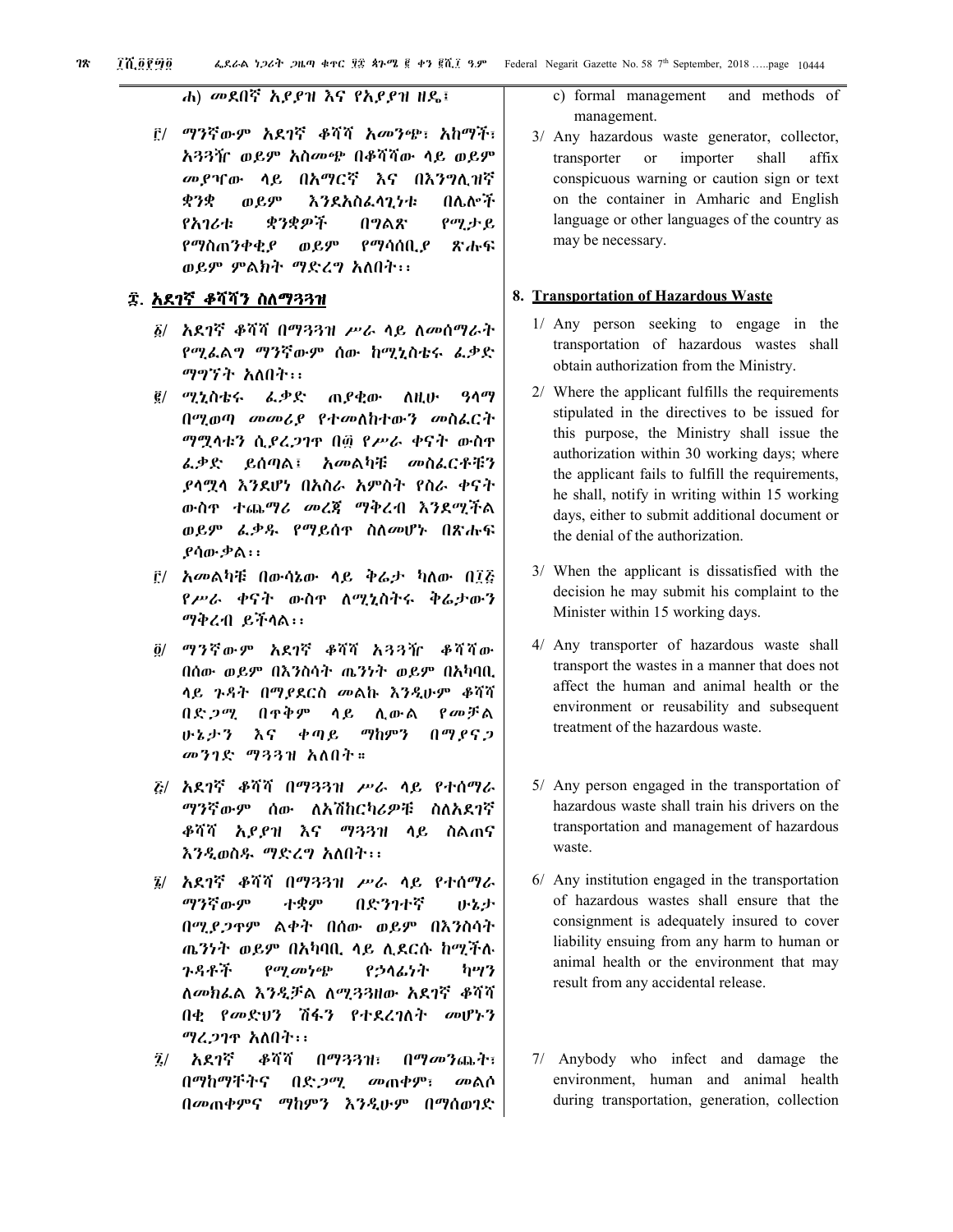አካባቢውን፣ ሰውን እና እንስሳትን ሂደት የበከለና ለጉዳት የዳረገ ማንኛውም አካል የካሳ ክፍያ ይከፍላል፤ የካሳ ክፍያ አፌፃፀሙም ከዚህ በፊት በወጣው የብክለት አዋጅ ድንጋጌ መሠረት የሚፌፀም ይሆናል፡፡

雲/ በዚህ አንቀጽ ንዑስ አንቀጽ (፩) መሠረት ፌቃድ የተሰጠው ማንኛውም ሰው ስዚሁ ዓላማ በወጣው መመሪያ የተመለከተውን መስፌርት በማሟላት ፍቃዱን በየዓመቱ ማሳደስ አለበት፡፡

#### <u>፱. ከአደገኛ ቆሻሻ ጭነት ጋር የሚያያዙ ሰነዶች</u>

- ፩/ አደገኛ ቆሻሻ በሚጓጓዝበት ወቅት ከሚኒስቴር መስሪያ ルホ የተሰጡ የፍቃድ ሰነዶች በማንኛውም ጊዜ አጓጓገ<del>ና</del> ዘንድ መቀመዋ አለባቸው።
- $\tilde{g}$  (lil.v  $\lambda$  3  $P$   $R$   $\lambda$  3  $O$   $\Lambda$   $\lambda$   $P$   $R$   $\tilde{g}$ )  $P$   $P$   $R$   $\lambda$   $1$  $1$  $0$  $\cdot$ **እንደ**ተጠበቀ **IPS:** ቀዋሎ የተዘረዘሩት ተጨማሪ መረጃዎችን የሚያሳይ ሰነድ አጓጓዡ መያዝ አለበት፦
	- ሀ) የሚ33ዘው ዋቅል የተነሳበት ቀን እና የሚደርስበት ቦታ ስምና ሙሉ አድራሻ፤
	- ለ) የአደገኛ ቆሻሻ ሳይንሳዊና የተስምዶ ስሞች፤
	- ሐ) የምቅሎቹ ቁዋርና ዓይነት えろえゖヂ ጠቅሳሳ መጠን፤
	- መ) የአደገኛ ቆሻሻ ላኪና ተቀባይ ሙሉ አድራሻ፤
	- ሥ) በአደጋ  $2.1<sub>b</sub>$ ሊወሰዱ የሚገባቸውን የዋንቃቄ እርምጀዎችን ያካተተ መረጀ፡፡
- $\hat{E}$   $\hat{A}$   $\hat{A}$   $\hat{B}$   $\hat{B}$   $\hat{C}$   $\hat{D}$   $\hat{C}$   $\hat{A}$   $\hat{C}$   $\hat{B}$   $\hat{C}$   $\hat{C}$   $\hat{C}$   $\hat{D}$   $\hat{C}$   $\hat{C}$   $\hat{C}$   $\hat{D}$   $\hat{C}$   $\hat{C}$   $\hat{C}$   $\hat{D}$   $\hat{C}$   $\hat{C}$   $\hat{C}$   $\hat{D}$   $\hat{C$ የተጠቀሱትን ሰሃዶች አማባብ ባለው ባለሥልጣን የተሰየመ ተቆጣጣሪ ሲጠይቅ በማንኛውም ጊዜ የማሳየት ግዴታ አለበት፡፡

# ፲. <u>በማጓጓዝ ወቅት ሲወሰዱ የሚገባቸው ዋንቃ</u>ቄዎች

- ፩/ አደገኛ ቆሻሻን የሚ*ያጓ*ጉዝ ማንኛውም አሽከርካሪ በዚህ አዋጅ በአንቀጽ ፱ የተጠቀሱትን ሰነዶች ከተቀበለ በኋላ የጭነቱን ሰነዶች ከይዘቱ *ጋ*ር መጣጣማቸውን ማረጋገዋ አለበት፡፡
- g/ በመ33ዝ ላይ ያለ አደገኛ ቆሻሻ በጉዞ ወቅት አቀማመጡ እንዳይቀያየር እና እንዳይወድቅ በዋብቅ መታሰር አለበት፡፡

and reusing, recycling, treating as well as disposing process of hazardous waste, shall pay compensation for damage according to the provisions of pollution proclamation issued.

8/ The authorization issued to any person pursuant to the provision of sub-article  $(1)$  of this Article shall be renewed every year up fulfilling the requirements stipulated in the directives issued for this purpose.

#### 9. Documents Accompanying the Transportation of Hazardous Waste

- 1/ Any transporter of hazardous wastes shall be accompanied by a document issued by the Ministry during transportation:
- $2/$  Without prejudice to sub-article  $(1)$  of this Article, the transporter shall accompany documents showing the following additional information:
	- a) name date and full address of the initial and final destination of the consignment;
	- b) scientific and common names of the hazardous waste;
	- c) number and type of packages as well as the total quantity;
	- d) full addresses of the consignor and consignee;
	- e) information on safety measures to be taken in case of an accident.
- 3/ The transporter shall have a duty to show the documents mentioned in sub-article (2) of this Article at any time to the inspector assigned by responsible authority.

# 10. Precautionary Measures to be Taken During **Transportation**

- 1/ The driver who transports hazardous wastes, upon receiving the documents specified in Article 9, shall ensure that the consignment complies with the description contained in the documentation.
- 2/ Any hazardous wastes being transported shall be secured with load restraint to prevent movement or spilling of the load during travel.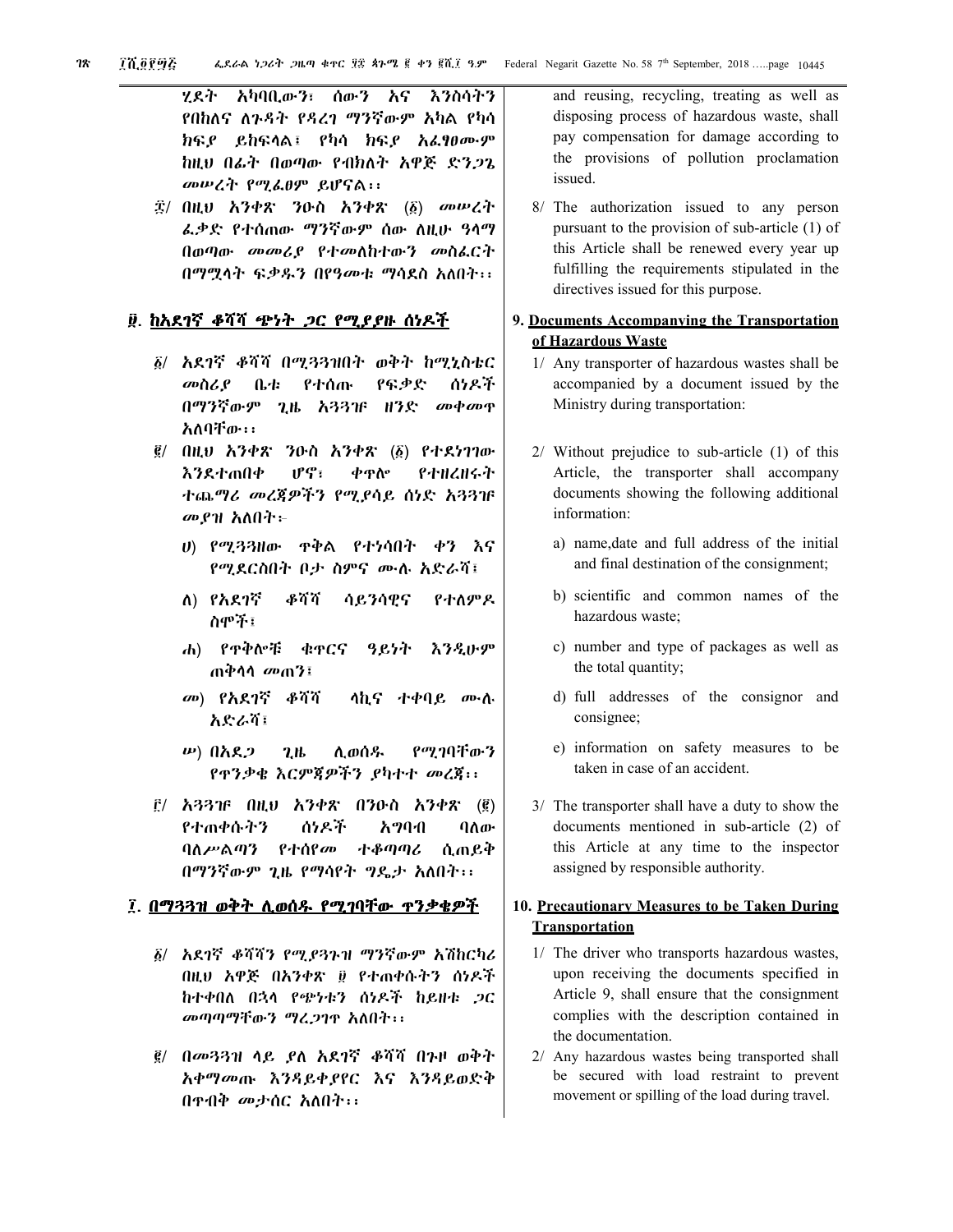- ፫/ ቆሻሻው በሚጓጓዝበት ወቅት አደጋ ሲደጋዋም አሽከርካሪው ቀዋሎ የተዘረዘሩትን እርምጀዎችን መውሰድ አለበት፦
	- ሀ) ተሽከርካሪው የቆመበትና ቄንቱ የፌስሰበትን አካባቢ መከለል፤
	- ለ) የአደጋ ጊዜ የእርዳታ ዋሪ ማድረግ፤
	- ሐ) ስለተፌጠረው አዴጋ ወይም ስለ አፌሳሰሱ ለአስጫኙ፣ ለዋቅሉ ተቀባይና አግባብ ሳስው ባለሥልጣን ወዲየውኑ ማሳወቅ፡፡

#### ፲፩ <u>አደገኛ ቆሻሻ ስለማከማቸት</u>

- **δ/ አደገኛ** ቆሻሻ በማከማችት ሳይ ሥራ <u>ስመሰማራት</u> የማፌልግ ማንኛውም ሰው ከሚኒስቴሩ ፌቃድ ማግኘት አለበት፡፡
- $R/$ አደገኛ ቆሻሻ ለማከማችት የሚቀርበው ማመልከቻ ለውሣኔ ከመቅረቡ በፊት ሚኒስቴሩ የማከተሉት ふえよゆネ መማሳታቸውን ማረጋንዋ አለበት፦
	- ቆሻሻውን ለመያዝ ሀ) አደገኛ በዋንቃቄ የሚያስችል በቂ መሣሪያዎች እና ሌሎች አስፌሳጊ ቁሳቁሶች በማከማቻ ስፍራ ስለመኖራቸው፤
	- ለ) በማከማቻ ስፍራ በቂ የሆነ የዋበቃ እና የጤናና የቅድመ ዋንቃቄ ቁሳቁሶች መኖራቸውን፡፡
- $\vec{E}$ / በዚህ አንቀጽ ንዑስ አንቀጽ (፪) የተመለከተው እንደተጠበቀ ሆኖ ሚኒስቴር መሥሪያ ቤቱ እንደ አስፌሳጊነቱ፦
	- ሌሎች り) んቃድ ለ*መ*ስጠት መሟላት ያለባቸውን ሥርዓቶችና ተጨማሪ ቅድመ ሁኔታዎች ያዘጋጀል፤
	- ለ) ከሚመለከታቸው አካላት ጋር በመተባበር የአደገኛ ቆሻሻ ማከማቻ ስፍራ ዝርዝር መስፌርት ያዘጋጀል፡፡
- <u>፬/ አደገኛ ቆሻሻ ለማከማቸት ፌቃድ የ</u>ጠየቀው ሰው ፌቃዱ ከተሰጠው በኋላ ሥራ ከመጀመሩ በፊት በሰው፣ በእንስሳት ወይም በአካባቢ ላይ የማደርስ ጉዳት うへんりヤク ለመሽፌን ኢንሹራንስ መግባት አለበት፡፡
- *ξ/ ሚኒስቴር መስሪያ* ቤቱ ፌቃድ ጠ*ያ*ቂው ሰው መስፌርቱን ማሟላቱን ሲደረጋገዋ በ፴ የሥራ ቀናት ውስዋ ፌቃድ ይሰጣል፤ አመልካቹ መስፌርቶቹን ያላሟላ እንደሆነ በአስራ አምስተ
- 3/ In the event of any accident during transportation of waste the driver shall take the following measures:
	- a) secure the area around the vehicle and the spill;
	- b) call emergency services;
	- c) immediately notify to consignor, the consignee, and the responsible authority on the nature of the spill or accident.

#### 11. Hazardous Wastes Storage

- 1/ Any person seeking to engage in the storage of hazardous wastes shall obtain authorization from the Ministry.
- 2/ Upon receipt of any application to secure authorization, the Ministry shall ensure fulfillment of the following requirements:
	- a) adequate facilities and other necessary equipments are available for the safe storage of hazardous wastes;
	- b) availability of adequate security and health and safety equipments.
- 3/ Without prejudice to the requirements stipulated under sub-article (2) of this Article, the Ministry, as may be necessary:
	- a) prepare procedures and other prerequisites for the licensing of hazardous waste storage;
	- b) issue requirements pertaining to the storage facilities of hazardous wastes in collaboration with the competent authority.
- 4/ The applicant to obtain authorization for storage of hazardous waste shall, before commencing operation, enter insurance to cover liability for harm to human or animal health or the environment.
- 5/ Where the applicant fulfills the requirements. the Ministry shall issue the certificate within 30 working days; where the applicant fails to fulfill the requirements, he shall, within 15 working days, be notified in writing either to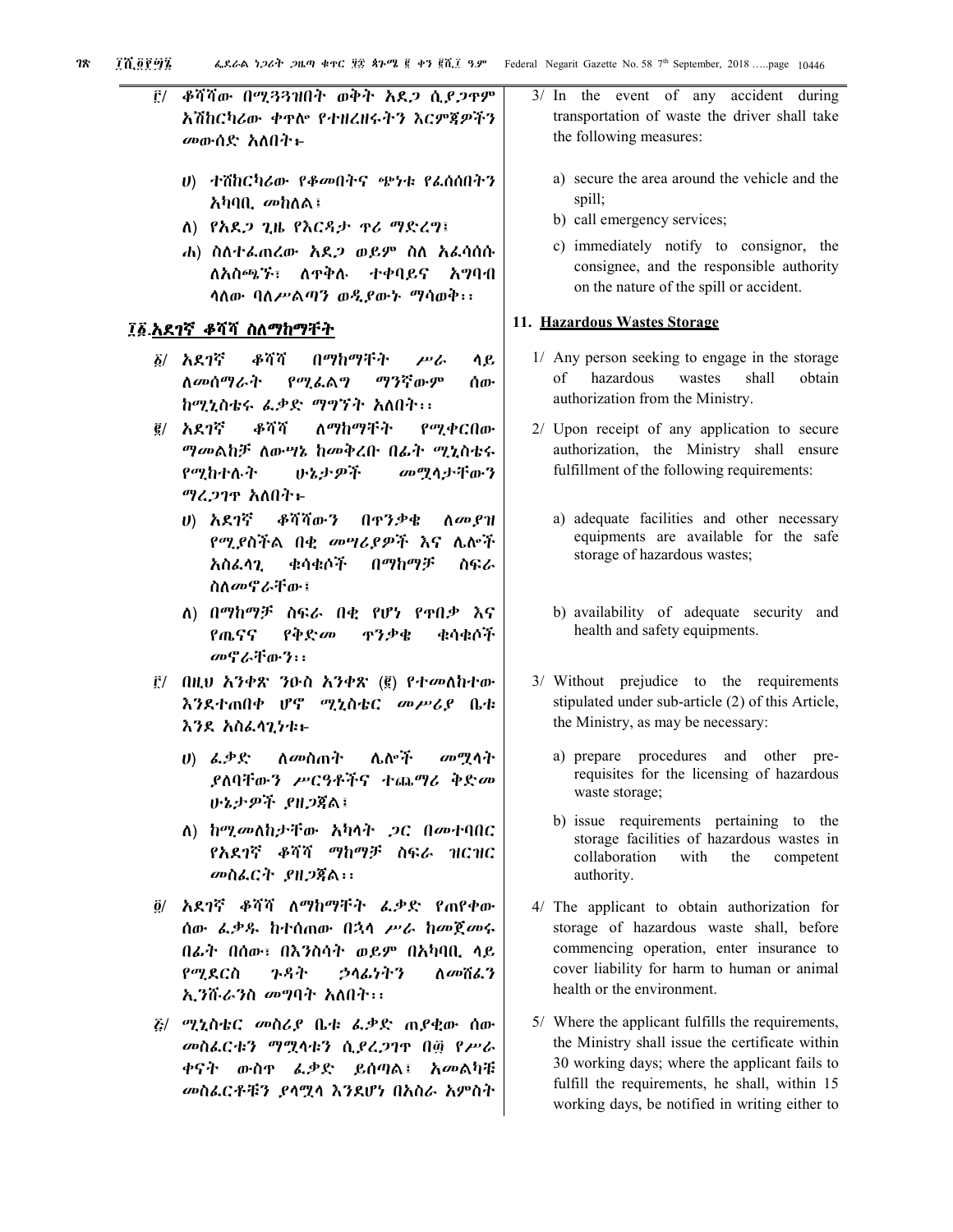የስራ ቀናት ውስዋ ተጨማሪ መረጃ ማቅረብ እንደሚችል ወይም ፌቃዱ የማይሰዋ ስለመሆኑ በጽሑፍ የሳውቃል፡፡

- የሥራ ቀናት ውስዋ ለሚኒስትሩ ቅሬታውን ማቅረብ ይችላል፡፡
- $\tilde{A}$  (lity  $\lambda$  *l* ex  $\gamma$  *l*  $\lambda$   $\lambda$  ex  $\alpha$   $\beta$   $\beta$   $\alpha$   $\beta$   $\gamma$ ፌቃድ የተሰጠው ማንኛውም ሰው መስራቶችን በማሟላት ፍቃዱን በየሁለት ዓመቱ ማሳደስ አለበት፡፡
- ፲፪. በማከማቸት ወ<u>ቅት ሲወሰዱ የሚገቡ የጥንቃቄ</u> <u>እርምጃዎች</u>

ማንኛውም የአደገኛ ቆሻሻ ማከማቻ ማዕከል ባለቤት ወይም አስተዳዳሪ፦

- ፩/ ከተራቀደለት ሰው ውጪ ወደ አደገኛ ቆሻሻ ማከማቻ ማዕከሉ ውስዋ እንዳይገባ መከልከል አለበት፤
- @/ በማከማቻ የሚገኙ ማዕከሉ. ውስዋ አደገኛ ቆሻሻዎች መታሽጋቸውን፣ መለያ የተጻፌባቸው እንዲሁም ተለይተው መቀመጣቸውን ማረጋገዋ አለበት፤
- ፫/ በማከማቻው ስፍራ የሚገኙ አደገኛ ቆሻሻ*ዎ*ች *ዓይነት*፣ ባሀሪና መጠን የተመለከተ መረጀ ሲጠየቅ መያዝና በማንኛውም  $2.1<sub>b</sub>$ ለተቆጣጣሪው ማሳየት አለበት፤
- ፬/ ያልታሰበ አደ*ጋ*ን ለመከላከል የሚያስችሉና ለቅድመ ዋንቃቄ የሚረዱ መሣሪያዎች በተገቢው ስፍራ መኖራቸውን ማረጋገዋ አለበት፤
- *ξ/ የአ*ደገኛ ቆሻሻን ያልታሰበ ልቀት ለመቆጣጠር የዕለት ተዕለት ቁዋዋር በባለሙያ እንዲካሂድ ማድረግ አለበት፤
- ፤/ የአደገኛ ቆሻሻ ማከማቻ ሥፍራውን ወሰን የሚያሳይ ምልክት ማድረግ አለበት፤
- ፯/ በአደገኛ ቆሻሻ አያያዝ ላይ የተሰማሩት ሥራተኞቹ በመስኩ ተገቢውን ሥልጠና ያገኙ መሆናቸውን ማረጋገዋ አለበት፡፡

#### ፲፫. <u>አደገኛ ቆሻሻዎችን በድ*ጋሚ* ተቅም ላይ ስለማዋል</u>

አደገኛ ቆሻሻዎች በሰው እና በእንስሳት ጤናና በአካባቢ መሆናቸው ሳይ **7.9+** የማያደርሱ ተፌትሾ ሲረጋገዋ በድጋሚ ዋቅም ላይ ሲውሉ ይችሳሉ።

submit additional document or denial of the authorization

- 6/ When the applicant is dissatisfied with the decision he may submit his complaint to the Minister within 15 working days.
- 7/ The authorization issued to any person pursuant to the provision of sub-article (1) of this Article shall be renewed every two years up fulfilling the requirements.

#### 12. Precautionary Measures During Storage

Any owner or administrator of a storage facility shall:

- $1/$  prevent the storage facility against unauthorised access;
- 2/ ensure that all hazardous wastes stored on the premises are packed, labeled and segregated;
- 3/ maintain data on the type, character and amount of any hazardous waste stored in the premise and ensure that the data are readily accessible to the inspectors;
- 4/ ensure that emergency equipments are readily available to contain an accidents;
- 5/ conduct daily inspection of the hazardous wastes stored on the premises by trained personnel to control the accidental release;
- 6/ place an indicator to the boundary of hazardous waste storage facility;
- 7/ ensure that the employees engaged in hazardous waste management has obtained appropriate training in the field.

### 13. Reuse of Hazardous Wastes

Hazardous wastes may be reused where it is proved that it does not cause harm to the human and animal health and environment.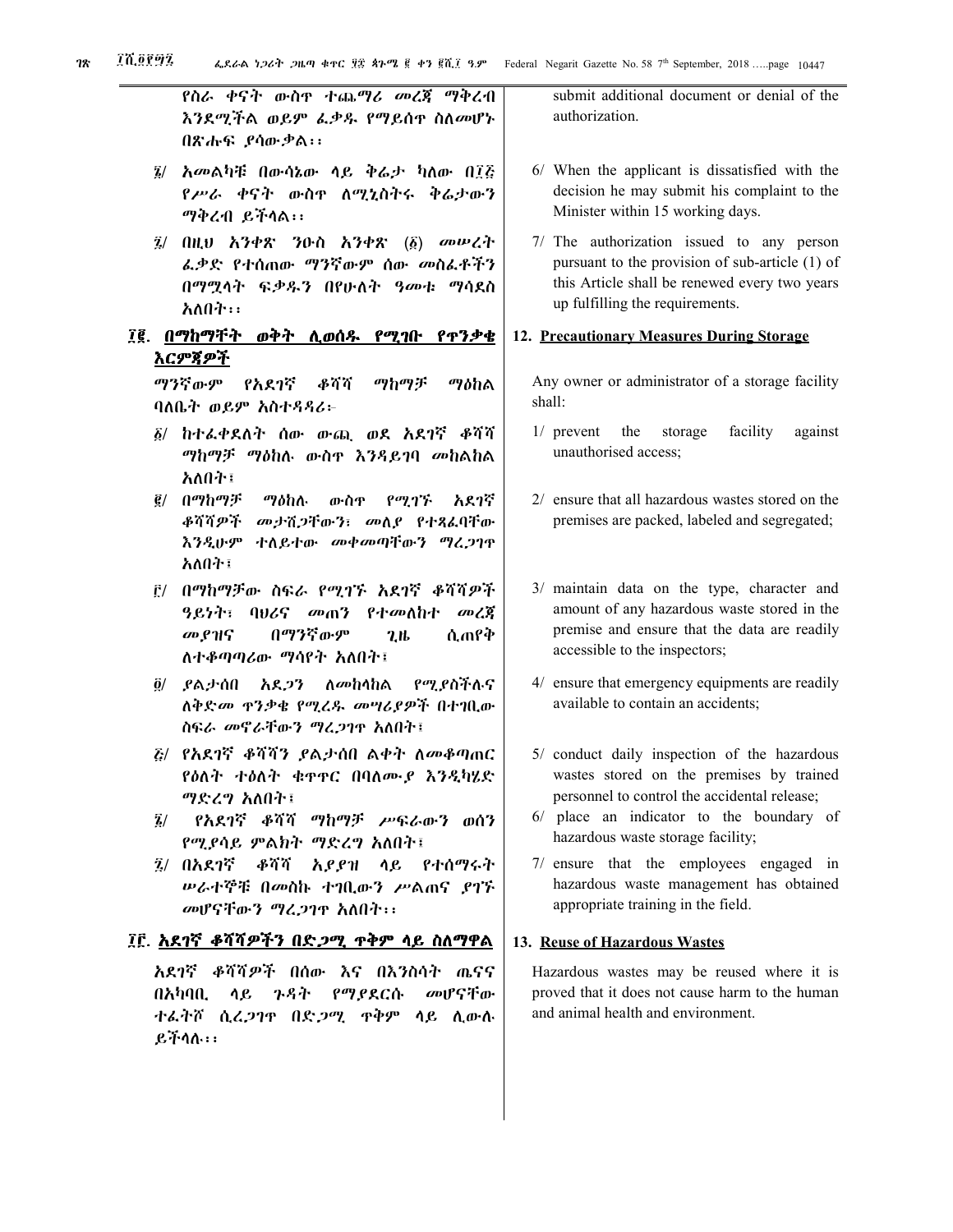| ፲፬. አደገኛ ቆሻሻዎችን ማከምና መልሶ ዋቅም ላይ                                                                                                      | 14. Treating and Recycling of Hazardous Wastes                                                                                                                                                                 |
|--------------------------------------------------------------------------------------------------------------------------------------|----------------------------------------------------------------------------------------------------------------------------------------------------------------------------------------------------------------|
| <u>ስለማዋል</u>                                                                                                                         |                                                                                                                                                                                                                |
| ፩/ አደገኛ ቆሻሻን ለማከምና መልሶ ዋቅም ላይ<br>በማዋል ሥራ ሳይ ለመሰማራት የሚፌልግ<br><i>ማን</i> ኛውም ሰው ስሚኒስቴሩ ማመልከቻ<br>በማቅረብ ፌቃድ ማግኘት አለበት፡፡                   | 1/ Any person seeking to engage in the treating<br>and recycling of hazardous wastes shall apply<br>to the Ministry and obtain authorization.                                                                  |
| $\tilde{g}$ / በዚህ አንቀጽ ንዑስ አንቀጽ (፩) መሥረት<br>ለሚኒስቴሩ ማመልከቻ ያቀረበ ማንኛውም ሰው<br><i>የሚከተሉትን ቅድመ ሁኔታዎች ማሟላቱ</i><br>ሲረ <i>ጋገ</i> ዋ ፌቃድ ይሰጠዋል፦ | 2/ Any person submitted application to the<br>Ministry pursuant to sub-article (1) of this<br>Article shall be granted authorization when<br>the fulfillment of the following pre-<br>conditions are verified: |
| ሀ) ሚኒስቴሩ በመመሪያ የወሰናቸውን የምዝገባ<br>መስራርቶችን ማሟላቱ፤                                                                                        | a) complies with the requirements of<br>registration set in the directives of the                                                                                                                              |

- መልሶ ለ) ለማከም ወይም ዋቅም ሳይ ለማዋል ማዕከሉና መልሶ ዋቅም ሳይ የማዋል አሰራሩ ሚኒስቴሩ ያዘጋጀቸውን መስፌርቶች ያሟሉ መሆናቸው፤ እና
- ሐ) በማከም ወይም መልሶ ዋቅም ላይ በማዋል ሃደት የሚመነጩ አደገኛ ቆሻሻዎች ለአካባቢ ተስማሚ በሆነ መንገድ ማስወገድ  $P^{\sigma}Z$ ችል ሥርዓት ያዘጋጀ መሆኑ $\cdots$
- <u>፫/ ሚኒስቴሩ ፌቃድ ጠያቂው ሰው መስፌርቱን</u> ማሟላቱን ሲያረጋገዋ በ፴ የሥራ ቀናት ውስዋ ፌቃድ ይሰጣል፤ አመልካቹ መስፌርቶቹን ያሳሟሳ እንደሆነ በአስራ አምስት የስራ ቀናት ውስዋ ተጨማሪ መረጃ ማቅረብ እንደሚችል ወይም ፌቃዱ የማይሰዋ ስለመሆኑ በጽሑፍ ያሳው ቃል።
- ፬/ አመልካቹ በውሳኔው ላይ ቅሬታ ካለው በ፲፭ የሥራ ቀናት ውስዋ ለሚኒስትሩ ቅሬታውን ማቅረብ ይችላል፡፡
- $\xi$ / በዚህ አንቀጽ ንዑስ አንቀጽ  $(\xi)$ መሠረት ፌቃድ የተሰጠው ማንኛውም ሰው መስፌርቶችን በማሟላት ፍቃዱን በየሁለት *ዓመቱ ማሳ*ደስ አለበት፡፡

# ፲<u>፭. አደገኛ ቆሻሻዎችን መልሶ በተቅም ላይ ከማዋል</u> <u>እና ከማስወገድ በፌት የሚከናወን ህክምና እና</u> አያያዝ

፩/ አደገኛ ቆሻሻ በሚከማችበት ወቅት በአያያዝ ንድለት ሳቢያ ሲደርስ የሚችል የዕቃ መሰበርን እና ለአደ*ጋ* ሊ*ደጋ*ልጡ የሚችሉ ቁሶች መስቀቅ ጠንቅን ለማስቀረት ተገቢ የሆኑ የዋንቃቂ እርምጀዎች መውሰድ አለባቸው፡፡

# ating apply

- b the f this when pre
	- sof f the Ministry:
	- b) that the recycling facility and its processes are acquiescent in accordance with the requirements set by the Ministry; and
	- c) put in place a process that disposes the hazardous wastes generated during the treating or recycling process in an environmentally sound manner.
- 3/ Where the applicant fulfills the requirements, the Ministry shall issue the authorization within 30 working days; where the applicant fails to fulfill the requirements, he shall, within 15 working days, be notified in writing either to submit additional document or denial of the authorization.
- 4/ When the applicant is dissatisfied with the decision, he may submit his complaint to the Minister within 15 working days.
- 5/ The authorization issued to any person pursuant to the provision of sub-article (1) of this Article shall be renewed every two years up fulfilling the requirements.

# 15. Treatment and Handling before Recycling and Disposal of Hazardous Wastes

 $1/$  During storage of hazardous waste. appropriate measures shall be taken to prevent the risks of breakage and potential exposure of substances of concern from improper handling.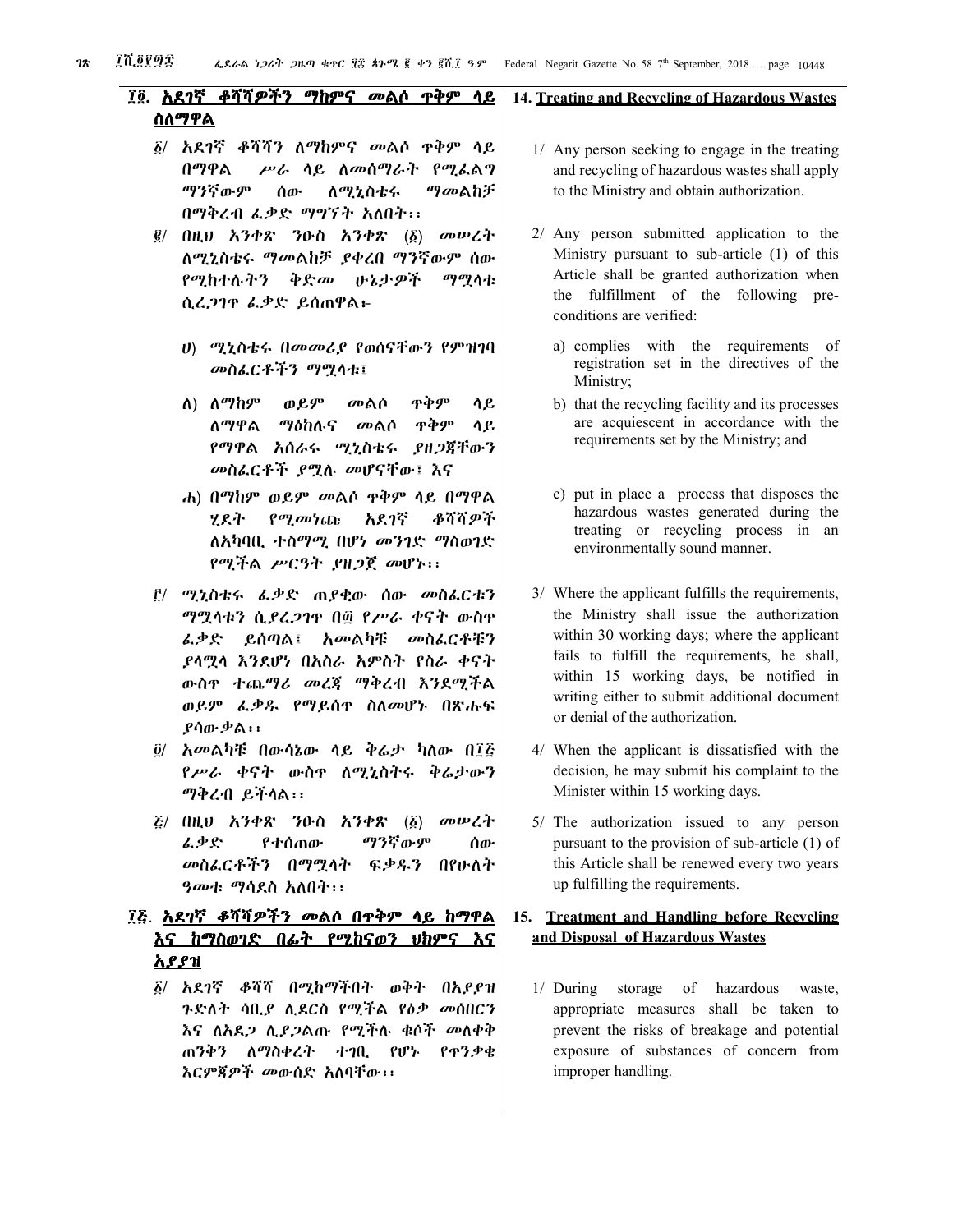- $\vec{g}$ / በመልሶ ዋቅም ሳይ ማዋ ያ ማዕከላት ሲደጋዋሙ የሚችሉ አዴጋዎችን ለመቀነስ እና <u>ለማስቀረት አደገኛ ቆሻሻን መልሶ ዋቅም ላይ</u> በማዋል ሥራ ሳይ የተሰማሩት ሠራተኞቹ  $\theta$ መስኩ ተገቢውን ሥልጠና ያገኙ መሆናቸውን ማረጋገዋ አለበት፡፡
- <u>፫/ በመልሶ ዋቅም ላይ ማዋደ እና ማስወገጃ</u> ማዕከላት ማናቸውም እንቅስቃሴዎች  $\Lambda_{\ell}$ የተሰማሩ ሥራተኞች የሥራ ሳይ ደህንነት ስማሬ.ጋገዋ ተንቢው ቁሳቁሶች መሟላት አለባቸው፡፡
- $\ddot{\theta}$ / አደገኛ ቆሻሻን በማከም ሥራ ሳይ የተሰማራ ሰው የሚያክመውን የቆሻሻ ዓይነት፣ መጠንና የህክምና ዘዴውን ለሚኒስትሩ ማሳወቅ አለበት።

# ፲፮. የአደገኛ ቆሻሻ አወ.ጋገድ

- ፩/ አደገኛ ቆሻሻ ሀክምና ከተደረገለት በኋላ መልሶ ዋቅም ላይ ለማዋል የማይቻል *መ*ሆኑ ከተረ*ጋገ*ጠ መወገድ አለበት፡፡
- ፪/ አደገኛ ቆሻሻ የማስወገድ ተግባር በዚህ አዋጅ አባሪ ፫ በተዘረዘሩት አ*ማ*ራጮች መሠረት መከናወን አለበት፡፡

# ምዕራፍ ሦስት <u>ድንበር ዘለል የአደገኛ ቆሻሻ እንቅስቃሴ</u>

#### ፲፯. <u>ድንበር ዘለል የአደገኛ ቆሻሻ እንቅስቃሴ</u>

- ፩/ ድንበር ዘለል የአደገኛ ቆሻሻ እንቅስቃሴ ላይ <u>ለመሰማራት</u> የሚፌልግ ማንኛውም ሰው ማመልከቻ ለሚኒስቴሩ በማቅረብ ፌቃድ ማግኘት አለበት፡፡
- *፤/ ሚኒስቴሩ ፌ*ቃድ ጠያቂው ሰው ስዚሁ ዓላማ በወጣው መመሪያ የተመለከተውን መስፌርት ማሟላቱን ሲደረጋገዋ በ፴ የሥራ ቀናት ውስዋ ፌቃድ ይሰጣል፤ አመልካቹ መስፌርቶቹን ያሳሟላ እንደሆነ በአስራ አምስት የስራ ቀናት ውስዋ ተጨማሪ መረጀ ማቅረብ እንደሚችል ወይም ፌቃዱ የማይሰዋ ስለመሆኑ በጽሑፍ የሳው ቃል::
- ሮ አመልካቹ በውሳኔው ላይ ቅሬታ ካለው በ7<del></del> የሥራ ቀናት ውስዋ ለሚኒስትሩ ቅሬታውን ማቅረብ ይችላል፡፡
- <u>Ô/ ማንኛውንም አደገኛ ቆሻሻ ወደ ሀገር ውስዋ</u> ማስገባት የተከለከለ ነው።
- 2/ To prevent or minimize potential risks, the recycling facility shall ensure that employees engaged in hazardous waste recycling duty has obtained appropriate training in the field.
- 3/ Appropriate safety materials have to be fulfilled to ensure prevention of recycling and disposal facility employees.
- 4/ Any person who engaged in the treatment of hazardous waste must inform to the Minister, the type, quantity and way of treatment of hazardous waste.

#### 16. Disposal of Hazardous Wastes

- 1/ The hazardous wastes must be discharged, if it proved recycling of the waste is impossible even after treatment
- 2/ Hazardous waste disposal activity shall be carried out according to Annex 3 description of this proclamation

#### **PART THREE**

# **TRANSBOUNDARY MOVEMENT OF HAZARDOUS WASTES**

#### 17. Trans-Boundary Movement of Hazardous **Wastes**

- 1/ Any person seeking to engage in the transboundary transaction of hazardous wastes shall apply to the Ministry and obtain authorization.
- 2/ Where the applicant fulfills the requirements prescribed in the directives of the Ministry. the Ministry shall issue authorization within 30 working days; where the applicant fails to fulfill the requirements, he shall, within 15 working days, be notified in writing either to submit additional document or denial of the authorization.
- 3/ When the applicant is dissatisfied with the decision he may submit his complaint to the Minister within 15 working days.
- 4/ The importation of any hazardous wastes shall be prohibited.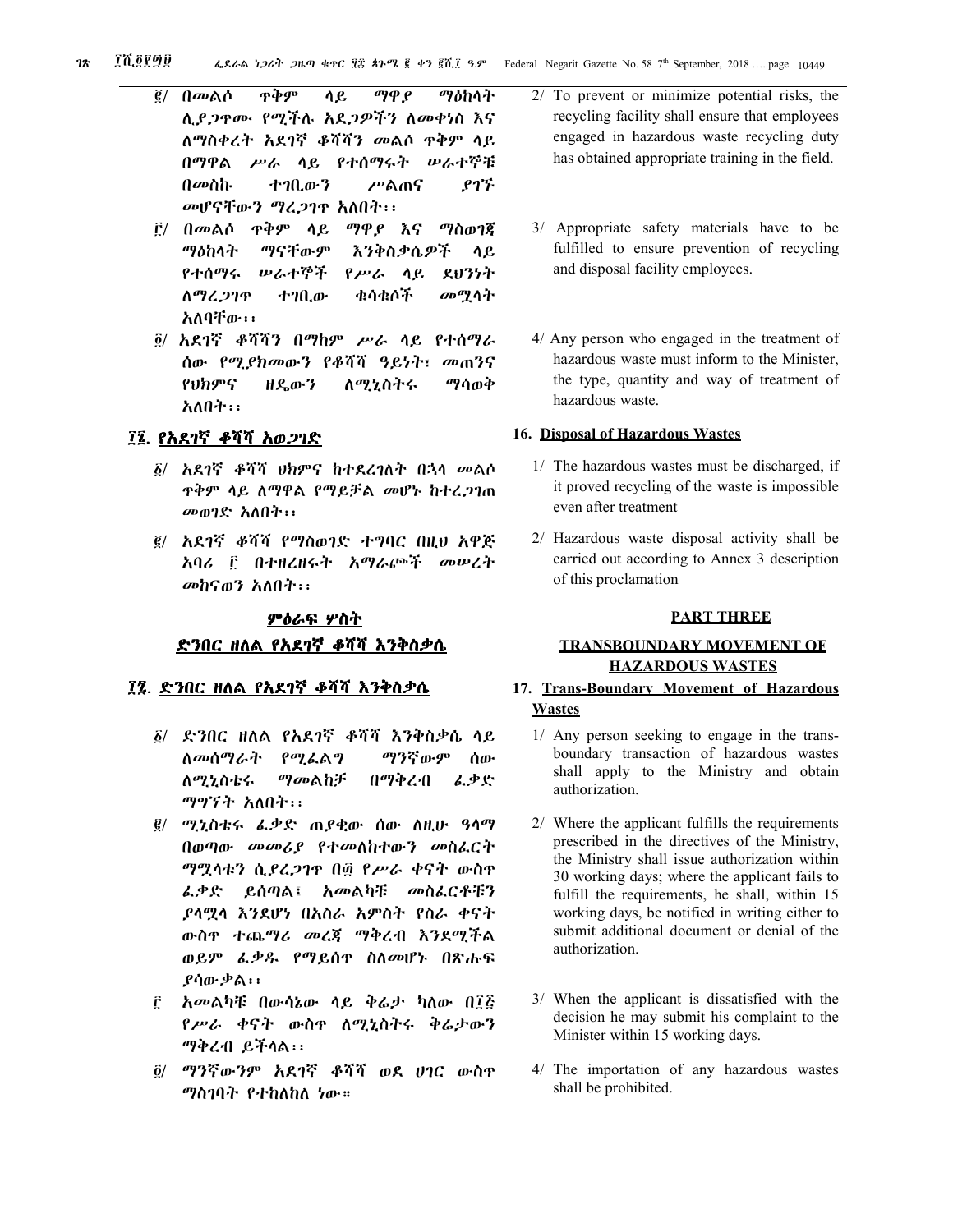$28$ 

- አንቀጽ ንዑስ አንቀጽ  $E/$  PH.V  $\left( \vec{0} \right)$ ድንጋጌ እንደተጠበቀ ሆኖ አደገኛ ቆሻሻ ተለይቶ ለታወቀ ዓላማ ወደ ሃገር ውስዋ እንዲገባ የሚፌቅድ መመሪያ ሚኒስቴሩ ያወጣል።
- *፤/ ከሀገር የሚወ*ጡ *አ*ደገኛ ቆሻሻ*ዎች* በባዝል ወይም በባማኮ ስምምነት መሰረት በቅድሚያ のつうする የሚጓጓዙበት  $07C$ しいろナ ሚኒስቴሩ ማረጋገዋ አለበት፡፡
- $\tilde{A}$  (lit.v  $\lambda$ ?+ $\lambda$  ?0.0  $\lambda$ ?+ $\lambda$  ( $\tilde{B}$ )  $\omega$ w  $\lambda$  $\tilde{A}$ ፌቃድ የተሰጠው ማንኛውም ሰው መስፌቶችን በማሟላት ፍቃዱን በየዓመቱ ማሳደስ አለበት፡፡

#### ፲፰. <u>ሕገወጥ የአደገኛ ቆሻሻ እንቅስቃሴ</u>

- አዋጅ መሰረት የአደገኛ ቆሻሻ  $\delta$  and እንቅስቃሴ ሕገወዋ ነው የሚባለው፦
	- ከሚኒስቴሩ ፈቃድ  $\boldsymbol{v}$ የተሰጠ **የሌስው** እንደሆነ፣
	- ለ) ከሚኒስቴሩ የተገኘው ፌቃድ በማጭበርበር ፣የሀሰት መረጃ በማቅረብ ከሆነ፣ እንዲሁም ቆሻሻውን  $0+20.$   $a$ አደባኛ መንገድ  $998100$   $\lambda$   $380$ <sup>1</sup>
	- ሐ) በማ33ዣ ሰነዱ ላይ ከተሰጠው መዘርዝር ጋር የማይዛመድ መሆኑ ሲረጋገዋ፤
	- መ) የባዝል ስምምነትን፣ ኢትዮጵያ ያጸደቀቻ ቸውን ዓለም አቀፍ ስምምነቶች ወይም ማናቸውንም የሀገራችን የአደገኛ ቆሻሻዎች አደደዝ የሚመለከቱ የሕግ ድንጋጌዎች የጣሰ እንደሆነ፤
- ፪/ አደገኛ ቆሻሻ በሕገ ወዋ መንገድ ወደ ሀገር ውስዋ የገባ እንደሆነ፣ ቆሻሻውን ወደሀገር ውስዋ ደስገባው ሰው በራሱ ወጪ ቆሻሻው ወደ ሀገር ውስዋ በገባ በ፺ ቀናት ውስዋ ወደ መጣበት እንዲመለስ የማድረግ ግዴታ አለበት::
- ፫/ *ሚኒ*ስቴሩ አማባብ ካላቸው መንግሥታዊ አካላት ጋር በመተባበር በዚሁ አንቀጽ ንዑስ すれますか。 አንቀጽ የተደነገገውን  $\left(\vec{g}\right)$ *ያስፌጽማ*ል።

# ምዕራፍ አራት <u>ልዩ ልዩ ድንጋጌዎች</u>

# ፲፱.በክልሎች መካከል የሚደረግ የአደገኛ ቆሻሻ ዝውውር

 $\delta$ /  $\delta$  *ያንዳንዱ* ክልል ወደ ሌላ ክልል በመላክ የሚያስወግደውን አደገኛ ቆሻሻ መጠን መቀነስ አለበት፡፡

- Without prejudice to the provision of sub- $5/$ article (4) of this Article, the Ministry shall issue Directive for importation of hazardous waste only for identified purpose.
- 6/ The Ministry shall ensure that the exportation of hazardous wastes from Ethiopia is in accordance with prior informed consent as stated in the Basel or Bamako conventions.
- 7/ The authorization issued to any person pursuant to the provision of sub-article (1) of this Article shall be renewed every year up fulfilling the requirements.

#### 18. Illegal Transaction of Hazardous Waste

- 1/ In accordance with this Proclamation, the transaction of hazardous waste deemed to be illegal if:
	- a) the transaction is conducted without authorization of the Ministry;
	- b) the authorization has been obtained through fraud, presenting false document, or misrepresents the hazardous waste; or
	- c) the transaction does not comply to the details provided in the movement documents; or
	- d) contravenes the **Basel** Convention. international agreements ratified by Ethiopia, or other national laws relating to hazardous waste transaction.
- 2/ In the case of illegal import of the hazardous wastes, the importer shall re-export the hazardous waste at his own cost within ninety days from the date of its arrival.
- $3/$  The Ministry, in collaboration with appropriate government organs, shall follow up and implement the provision of sub-article (2) of this Article.

# **PART FOUR MISCELLANEOUS PROVISIONS**

# 19. Inter-State Movement of Hazardous Wastes

1/ Each Regional State shall minimize shipment and disposal of hazardous waste to other Regional State to the minimum possible.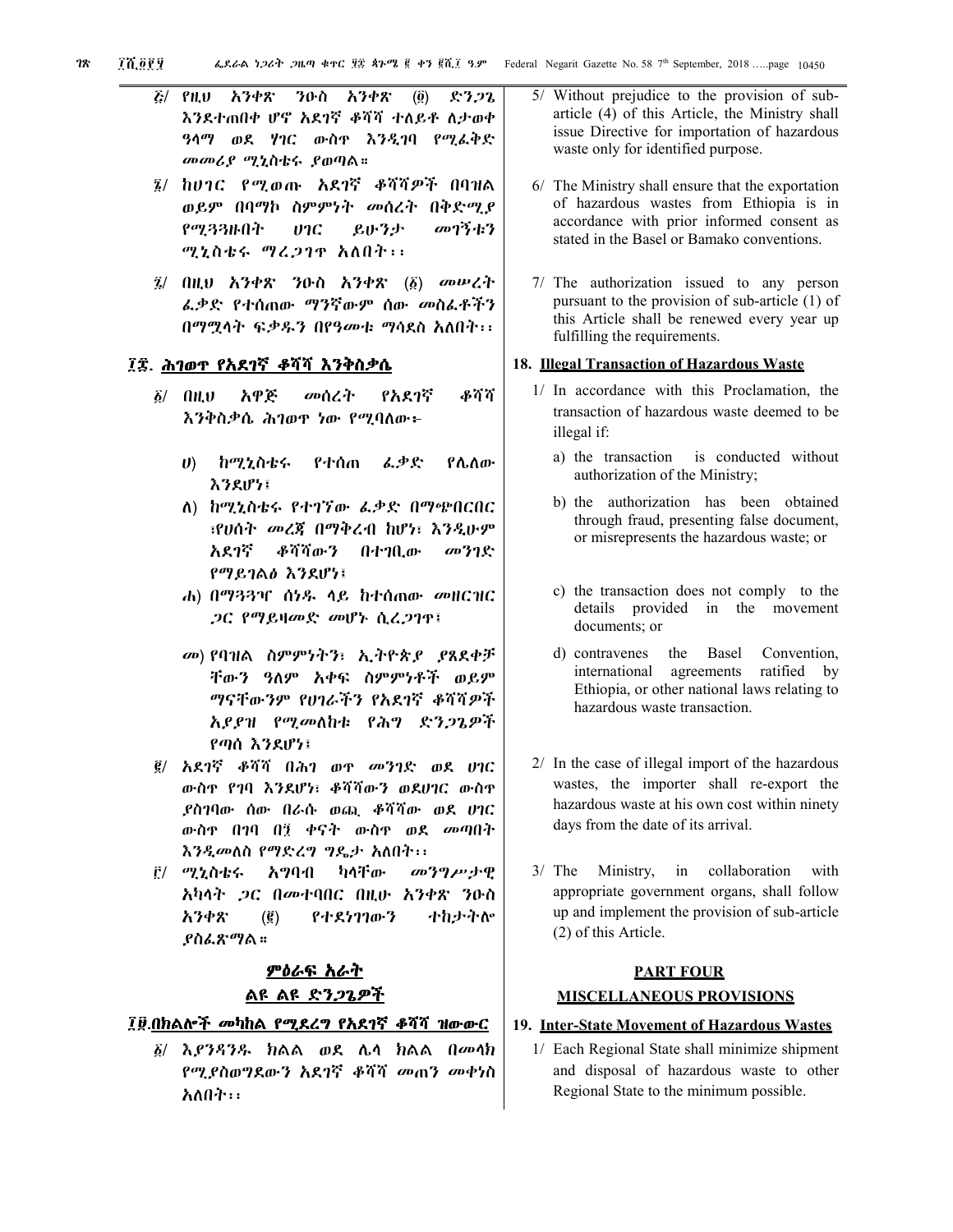- ማንኛውም ክልል  $g/$   $007C$ ው ስዋ የሚደረግ ተሻጋሪ አደገኛ ቆሻሻ ለማ33ዝ ከሚኒስቴሩ ፌቃድ ሊ ያገኝ የሚችለው ከቆሻሻው መድረሻ ክልል የአካባቢ ዋበቃ አግባብነት ካለው ተቋም በዝውውና መስማማቱን በጽሑፍ ሲያረጋግዋ ብቻ ይሆናል፡፡
- ፫/ አደገኛ ቆሻሻን ከአንድ ክልል ወደ ሌላ ክልል ወይም የከተማ አስተዳደር በመውሰድ ማስወገድ የሚቻለው ተረካቢው ክልል ቆሻሻውን ስመጠቀም ወይም መልሶ አካባቢ ያዊ ተቀባይነት ባለው መንገድ ለማስወገድ አቅም እንዳለው እና ፌቃደኝነቱን ለሳኪው በጽሁፍ ሲደሳውቅ ብቻ ነው፡፡

#### <u>፳. <u>ፍቃድን የማገድና የመሰረዝ ስልጣን</u></u>

- *δ/ ማኒ*ስቴሩ በማንኛውም ጊዜ አደገኛ ቆሻሻ ለማጓጓዝ፣ ለማከማቸት፣ መልሶ ዋቅም ላይ ለማዋል ወይም አደገኛ ቆሻሻ ድንበር ዘለል እንቅስቃሴ ላይ ለመሰማራት ፌቃድ የተሰጠው ማንኛውም ሰው ቅድመ ሁኔታዎች ወይም መስፌርቶችን አጓድሎ ሲገኝ ወይም የዚህን አዋጅ ድንጋጌዎች ተላልፎ ሲገኝ በ፲፩ የሥራ ቀናት ውስኖ ቅድመ ሁኔታዎችን ወይም መስፌርቶችን እስኪያሟላ ድረስ ፌቃዱን ሊያግድ ይችላል::
- $\tilde{g}$ / በዚህ አንቀጽ ንዑስ አንቀጽ  $(\tilde{g})$  መሠረት ፌቃዱ የታገደበት ሰው በጊዜ ገደቡ ውስዋ በጉድለት የታየውን ቅድመ ሁኔታ ወይም መስፌርት ሳያሟላ የሚቀር ከሆነ ሚኒስቴሩ እንቅስቃሴውን ፌቃዱን  $\Lambda$ 0 $C$ H ወይም ወዲያውኑ እንዲያቆም ሲወስን ይችላል፡፡
- ቮ/ ማንኛውም ፌቃዱ የታንደበት ወይም የተሰረዘበት ሰው በእንዳውና በስረዛው ወቅት አደገኛ ቆሻሻውን በአግባቡ መያዝ አለበት።

# <u>ኛ፩ ቅጣት</u>

በወንጀል ህን የበለጠ የሚያሰቀጣ ካልሆነ በስተቀር ማንኛውም ሰው፡-

፩/ ያለ ሚኒስቴሩ ፌቃድ አደገኛ ቆሻሻን ወደ **እንደሆነ ከ & ዓመት** ሀገር ውስኖ ያስገባ በማይበልዋ *ል*ኑ እስራት እና ከጅቮሺ ብር በማያንስ የኀንዘብ መቀጮ ይቀጣል፤

- The Ministry may authorize any inter-state  $2/$ transportation of hazardous waste when the Regional responsible Environmental Protection Authority in the destination Regional State has agreed on the transfer of the waste in writing.
- 3/ Hazardous waste may be transported from one regional state or urban administration to another regional state or urban administration only if the recipient Regional State or Urban Administration has notified its consent to the sender in writing of its capacity to recycle or dispose of the waste in an environmentally sound manner.

#### 20. Power to Suspend or Cancel an Authorization

- 1/ The Ministry may suspend authorization of any person until realization of preconditions and requirements within 15 working days where the authorized person fails to comply with requirements and conditions of transportation, storage, recycling facility and its processes or trans-boundary movement of hazardous wastes or violates any provision of this Proclamation.
- 2/ The Ministry may cancel the authorization or order immediate termination of authorization: if the person whose authorization is suspended pursuant to sub-article (1) of this Article fails to rectify the requirements and conditions within the suspension period.
- 3/ Any person whose authorization has been suspended or canceled has the responsibility to manage the hazardous wastes properly.

#### 21. Penalty

Unless it requires higher penalty under Criminal law, Whosoever:-

1/ imports hazardous waste without the authorization of the Ministry shall be punished with rigorous imprisonment not exceeding five years, and with a fine not less than 500,000 Birr;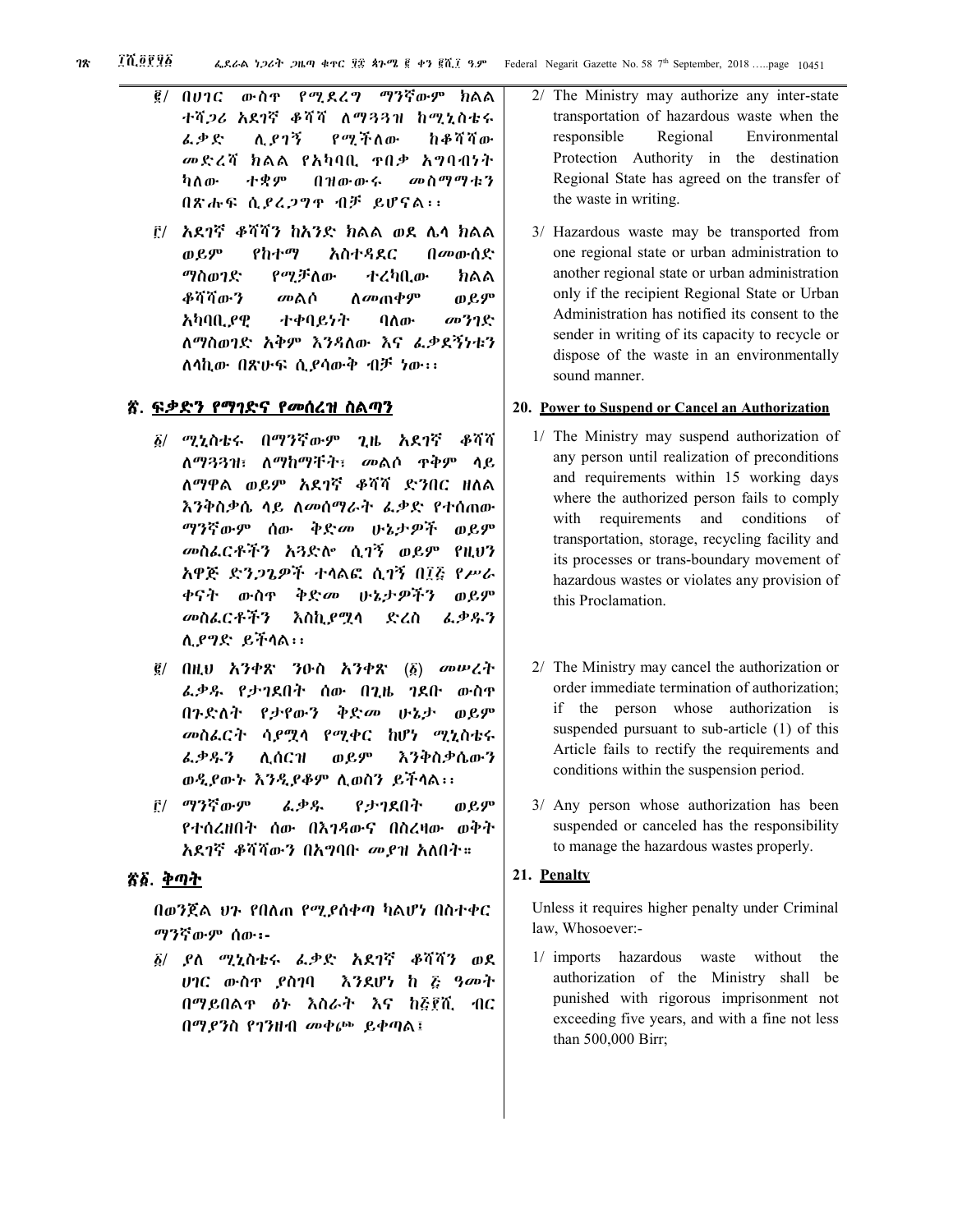#### **IN.OPTE**  $28$

- ፌቃድ  $\vec{g}/$ ሚኒስቴሩ ወደ ሀገር ውስዋ ያለ ያስገባውን አደገኛ ቆሻሻ በ፺ ቀናት ውስዋ ወደ መጣበት ሀገር ያልመለሰ ወይም ያሳስወገደ እንደሆነ ከ ፩ ዓመት በማይበልዋ ዕኑ እስራት <u>እና ከጅጀሺ ብር በማይንስ የገንዘብ መቀጮ</u> ይቀጣል፤
- ፫/ በሕገ-ወዋ መንገድ ወደ ሀገር ውስዋ *ያ*ስገባው አደገኛ ቆሻሻ አካባቢን የበከለ እንደሆነ ከ፲ ዓመት በማይበልዋ ዕኑ እስራት እና ከአምስት ሚሊዮን  $\omega \phi$  (bb  $AC$ በማ ያንስ  $972H<sub>1</sub>$ ይቀጣል፤
- $\tilde{\theta}$ / በሕገ-ወዋ መንገድ ሀገር ውስዋ ያስገባው አደገኛ ቆሻሻ አካባቢን የበከለ ሆኖ የተበለከለውን አካባቢ *ያላከመ እን*ደሆነ ከ፳ ዓመት በማይበልዋ *ዕኑ* እስራት እና ፲ሚሊዮን ብር በማይንስ የገንዘብ መቀጮ ይቀጣል፤
- ፩/ ያለሚኒስቴሩ ፌቃድ፣ ባልታደሰ ፌቃድ አደገኛ ቆሻሻ *ያጓጓ*ዘ፣ *ያከማች ወይም መ*ልሶ ዋቅም ላይ *ያ*ዋለ እንደሆነ ከ *ξ ዓመት* በማይበልዋ *ዕ*ኑ እስራት እና ከጅ፻ሺ ብር በማይንስ የገንዘብ መቀጮ ይቀጣል፤
- *፤/ ያልታከመ አ*ደገኛ ቆሻሻ ወደ አካባቢው የለቀቀ እንደሆነ የተበከለውን አካባቢ የማከም լբգ ግዴታው **እንደተ**ጠበቀ hā ዓመት በማያንስ *ዕኑ* እስራት እና ከቆ፻ሺ ብር በማያንስ የገንዘብ መቀጮ ይቀጣል፤
- $\tilde{z}$   $\ell$   $\theta$   $\tilde{z}$   $\tilde{z}$ መረጃ በማቅረብም በሌሳ լք'չ ማንኛውም መልኩ የተቆጣጣሪውን  $P$ *ያ*ደናቀፌ እንደሆነ ከ ፩ ዓመት በማይበልዋ *ዕኑ እስራት እና ຼີ*1ሺ ብር በማ*ያን*ስ የገንዘብ መቀጮ ይቀጣል፡፡

# <u>ኛ፪. የመሽጋገሪያ ድንጋጌ</u>

ይህ አዋጅ ከመዉጣቱ በፊት አደገኛ ቆሻሻ እንቅስቃሴ ላይ የተሰማራ ማንኛውም ሰው ይህ አዋጅ በሥራ ላይ ከዋለበት ቀን አንስቶ በስድስት አዋጅ ንዜ ውስዋ ወራት  $0<sup>q</sup>$  *PHHa* $g_{\rm H}$ መሠረት ቅድመ いねナダች35 መስፌርቶችን ማሟላት አለበት፡፡

# ፳፫ ደንብና መመሪያ የማውጣትሥልጣን

*δ/ የሚኒስትሮች* ምክር ቤት  $80?$ አዋጅ <u>ለማስፌ</u>ጿም የሚያስፌልግ ሲያወጣ  $83-1$ ይችሳል፡፡

- $2/$ fails to re-export the hazardous waste imported without the authorization of the Ministry within 90 days shall be punished with rigorous imprisonment not exceeding five years, and with fine not less than 500,000 Birr;
- 3/ pollutes the environment by illegally importing hazardous waste shall be punished with rigorous imprisonment not exceeding ten years, and with fine not less than Five Million Birr;
- 4/ pollutes the environment by illegally importing hazardous waste, and fails to rehabilitate the environment shall be punished with rigorous imprisonment not exceeding 20 years, and with a fine not less than Ten Million Birr;
- 5/ transports, stores or recycles hazardous waste without obtaining authorization from the Ministry and unrenewed authorization shall be punished with rigorous imprisonment not exceeding five years, and with a fine not less than 500,000 Birr;
- 6/ discharges or dispose of a hazardous waste into the environment without treating shall, without prejudice to his obligation to treat the environment, be punished with rigorous imprisonment not less than five years and with a fine not less than 500,000 Birr;
- 7/ provides incorrect information or in any other way impedes the activities of inspector shall be punished with rigorous imprisonment not exceeding five years and with a fine of not less than  $50.000$  Birr.

#### **22. Transitory Provisions**

Any person who has been engaged in the transaction of hazardous wastes before the coming into force of this Proclamation, shall comply with the preconditions and requirements provided in this Proclamation within six month from the date of coming into force of this Proclamation.

#### 23. Power to Issue Regulations and Directive

1/ The Council of Ministers may issue Regulation necessary for the implementation of this Proclamation.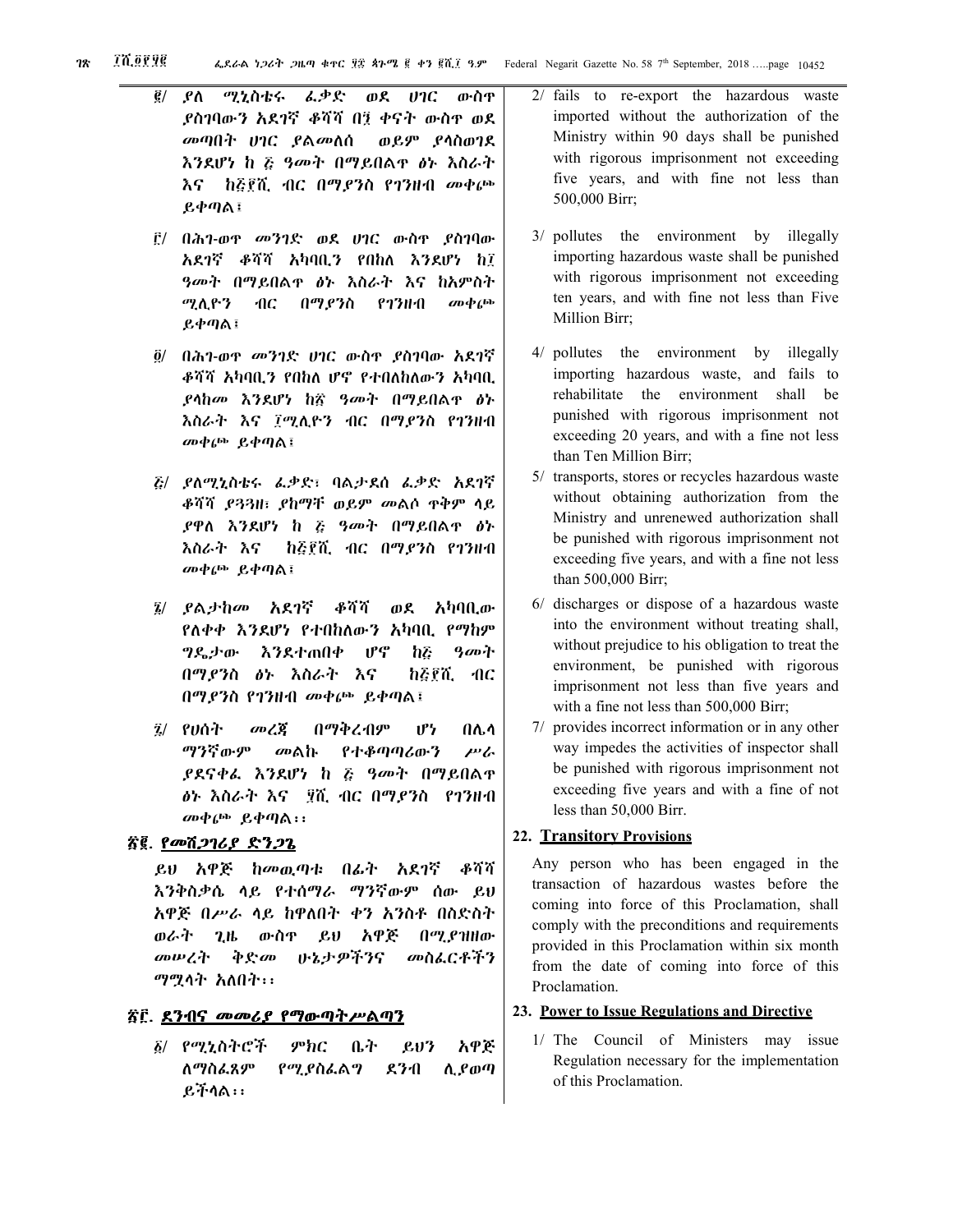#### **THEFIF**  $28$

| <i>፪/ ሚኒ</i> ስቴሩ ይሀን አዋጅና በዚህ አንቀጽ ንዑስ<br>አንቀጽ (፩) መሥረት የወጣውን ደንብ በአግባቡ<br>ለማስፌጸም መመሪያ ሲያወጣ ይችሳል፡፡ | 2/ The Ministry may issue Directive for the<br>proper implementation of the provisions this<br>Proclamation and Regulation issued under<br>sub-article (1) of this Article. |
|----------------------------------------------------------------------------------------------------|-----------------------------------------------------------------------------------------------------------------------------------------------------------------------------|
| <u>ኛ፬. አዋጁ የሚፀናበት ጊዜ</u>                                                                           | 24. Effective Date                                                                                                                                                          |
| ይህ አዋጅ በፌደራል <i>ነጋ</i> ሪት <i>ጋ</i> ዜጣ<br>ナヤや<br>ከወጣበት ቀን ጀምሮ የፀና ይሆናል፡፡                            | This Proclamation shall enter into force upon the<br>date of publication in the Federal Negarit<br>Gazette.                                                                 |
| አዲስ አበባ ጳጉሜ ፪ ቀን ፪ሺ፲ ዓ.ም                                                                           | Done at Addis Ababa, this 7 <sup>th</sup> day of<br>September, 2018                                                                                                         |
| ዶ/C ሙሳቱ ተሾመ                                                                                        | <b>MULATU TESHOME (D.r)</b>                                                                                                                                                 |
| የኢትዮጵያ ፌደራሳዊ ዲሞክራሲያዊ                                                                               | <b>PRESIDENT OF THE FEDERAL</b>                                                                                                                                             |
| ሪፐብሊክ ፕሬዚዳንት                                                                                       | <b>DEMOCRATIC REPUBLIC OF ETHIOPIA</b>                                                                                                                                      |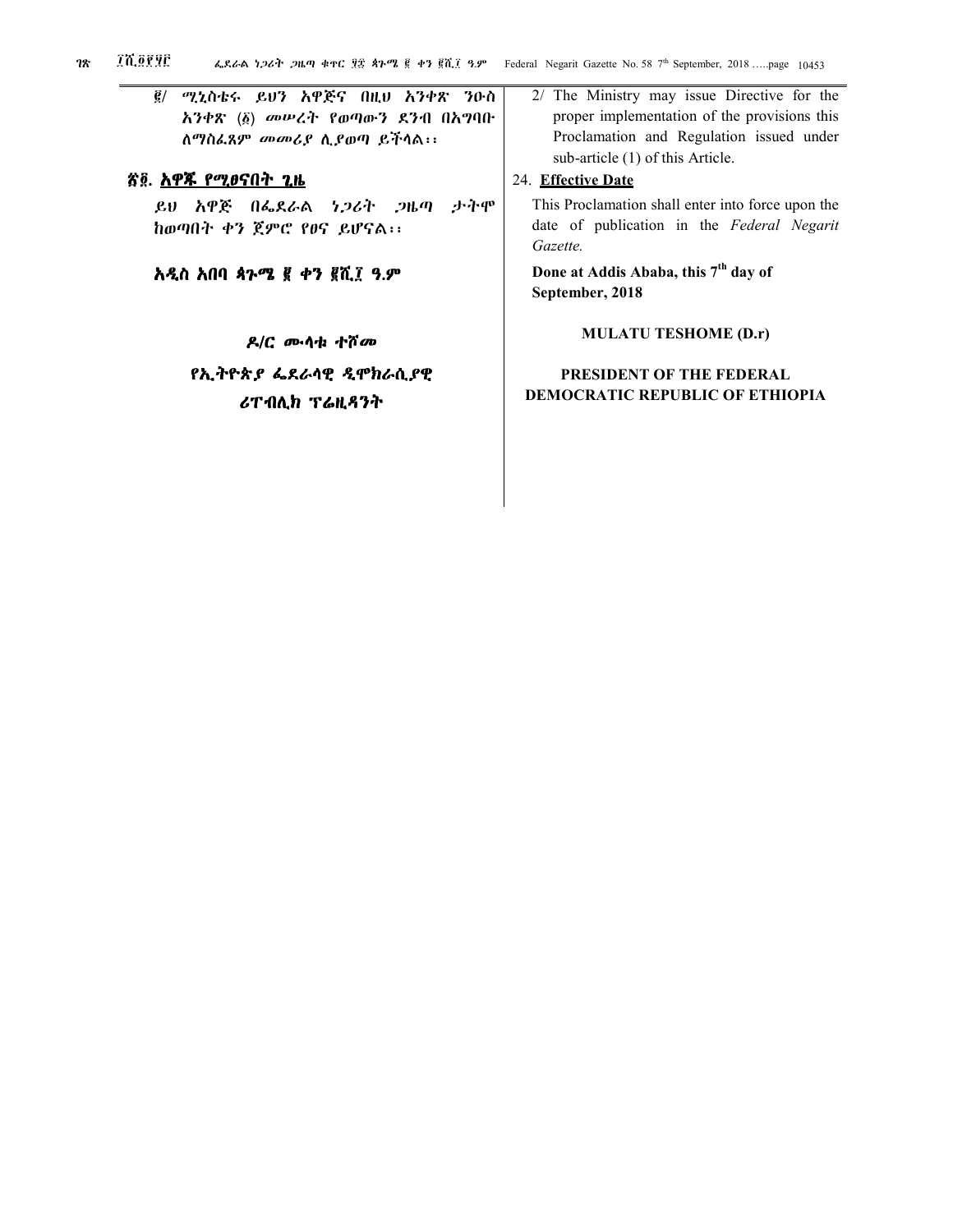# አባሪ 1

# ቁጥጥር የሚደረግባቸዉ የቆሻሻ ምድቦች

# የቆሻሻ ዓይነቶች

- \_ ከሆስፒ*ታ*ሎች ከጤና ጣቢ*ያዎች*ና ከክሊኒኮች እና ከሌሎች ተቋሞች የሚወገዱ ቆሻሻ*ዎች*
- ከመድሀኒቶች አመራረትና አዘገጃጀት የሚወገዱ ቆሻሻዎች
- ተወ*ጋ*ጅ መድሀኒቶች
- ከባዮሳይድስና(ተባይ ማዋፊያ፡ ፀረ ተባይ) ከፋይቶ (ከዕፅዋት)ፋርማሶቲካልስ ከሚመረቱ *ከሚቀመሙ*ና *አገ*ልግሎት ሳይ ከሚዉሱ ተወ*ጋ*ጅ ቆሻሻ*ዎች*
- ሰእንጨት ማቆያነት ከሚመረቱ ክሚቀመሙና አገልግሎት ላይ ከሚዉሱ ተወ*ጋ*ጅ ቆሻሻዎች
- ከሚመረቱ ከሚቀመሙና አገልግሎት ላይ ከሚወሉ አር*ጋ*ኒክ አሟሚዎች
- የሣያናይድ ክሚካሎቸን የያዙና ስሙቀት እንዲሁም ስቴምፐሪነግ (የሙቀትና የማቀዝቀዝ) ክንዋኔዎች የሚዉሱ ተወጋጅ ቆሻሻዎች
- ዋቅም ሳይ ሲዉሱ የማይችሱ ተወ*ጋ*ጅ ይተፌዋሮ ነዳጅ ዘይቶች
- ተወጋጅ ዘይቶች/ዉሃ የሃይድሮካረቦን/ዉሃ ድብልቶች፡ emulsions(ንሽት)
- ፖለክሎሪነትድባዬፊናየልስ (ፒሲቢ) እና/ወየንም ፖለክሎሪነትድትቴሬፊናየልስ (ፒሲቲ) ይያዙ ወይንም የተበከሱ ተወጋጅ ቆሻሻዎች
- ከነዳጅ ማጣሪያና እነዲሁም ከማናቸዉም በከፍተኛ ሙቀት ጋር የተያያዙ ክንዋኔዎች የሚቀር ተወጋጅ ካትራሚ
- ከሚመረቱ ክሚቀመሙና አገልግሎት ላይ ከሚዉሱ ቀስሞች ማቅስሚያዎች ፒግመንቶች ሳከሮአና ቫረኒሽ የሚገኙ ተወጋጅ ቆሻሻዎች
- ከሚመረቱ ከሚቀመሙና አንልግሎት ላይ ከሚዉሱ ሬዚኖች ፕላስቲሳይዝሮች፣ ማጣበቂያዎች
- የሚገኙ ተወጋጅ ቆሻሻዎች • ከምርምር እና ከማስተማር ተግባራት ጋር የተያያዙና ምንነታቸዉ ያልታወቀ እና/ወየንም አዳዲስ
- ኬሚካሎች ሆነዉ በሰዉና/ወይንም በአካባቢ ሳይ ያሳቸዉ ተጽዕኖ ያልታወቀ
- የፌነጂነት ጠባይ ያላቸዉና በሴሳ የህግ ማዕቀፍ ያልተካተቱ ተወ*ጋ*ጅ ቆሻሻዎች
- ከሚመረቱ ክሚቀመሙና አገልግሎት ላይ ከሚዉሱ የፎቶግራፍ ኬሚካሎችና የማቀናበሪያ ቁሳቁሶች የሚገኙ ተወጋጅ ቆሻሻዎች
- ከብረታብረቶችና ከፕላሰቲኮች የገጽታ ስራዎች(surface treatment) ጋር የተያያዙ የኢንዱስትሪ ቆሻሻዎች አወ*ጋገ*ድ
- የኢንዱስትሪ ቆሻሻዎች የአወ*ጋገ*ድ ስራዎች *ጋ*ር የተያያዙ የሚከተሉትን ንጥረ ነገሮች የያዙ ቆሻሻዎች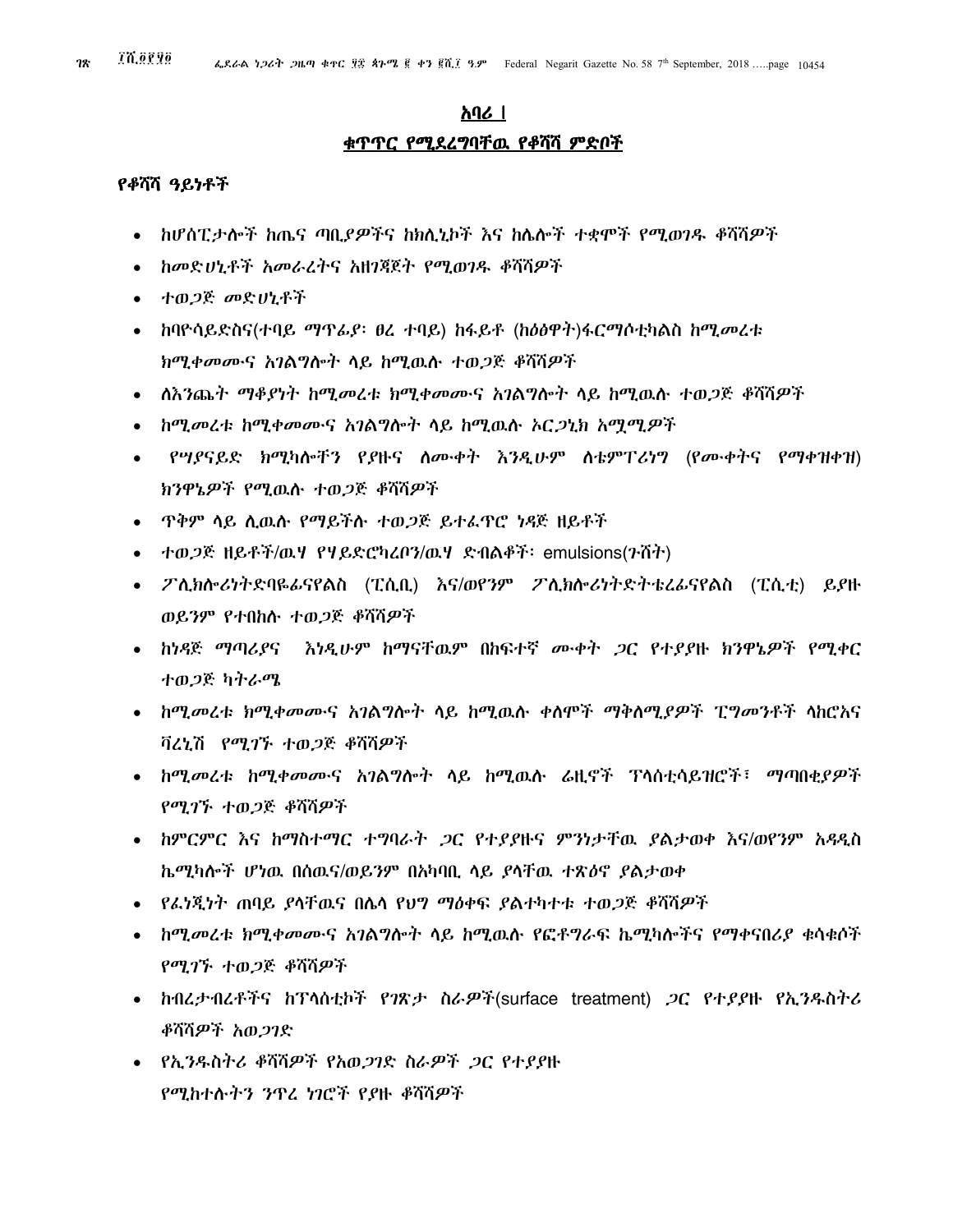#### **ANNEX I**

# **CATEGORIES OF WASTES TO BE CONTROLLED**

Waste Streams

- wastes from medical care in hospitals, medical centers and clinics other institutions
- Wastes from the production and preparation of pharmaceutical products
- Waste pharmaceuticals, drugs and medicines
- Wastes from the production, formulation and use of biocides and phytopharmaceuticals
- Wastes from the manufacture, formulation and use of wood preserving chemicals
- Wastes from the production, formulation and use of organic solvents
- Wastes from heat treatment and tempering operations containing cyanides
- Waste mineral oils unfit for their originally intended use
- Waste oils/water, hydrocarbons/water mixtures, emulsions
- Waste substances and articles containing or contaminated with polychlorinated biphenyls (PCBs) and/or polychlorinated terphenyls (PCTs) and/or polybrominated biphenyls (PBBs)
- Waste tarry residues arising from refining, distillation and any pyrolytic treatment
- Wastes from production, formulation and use of inks, dyes,pigments, paints, lacquers, varnish
- Wastes from production, formulation and use of resins, latex, plasticizers, glues/adhesives
- Waste chemical substances arising from research and development or teaching activities which are not identified and/or are new and whose effects on man and/or the environment are not known
- Wastes of an explosive nature not subject to other legislation
- Wastes from production, formulation and use of photographic chemicals and processing materials
- Wastes resulting from surface treatment of metals and plastics
- Residues arising from industrial waste disposal operations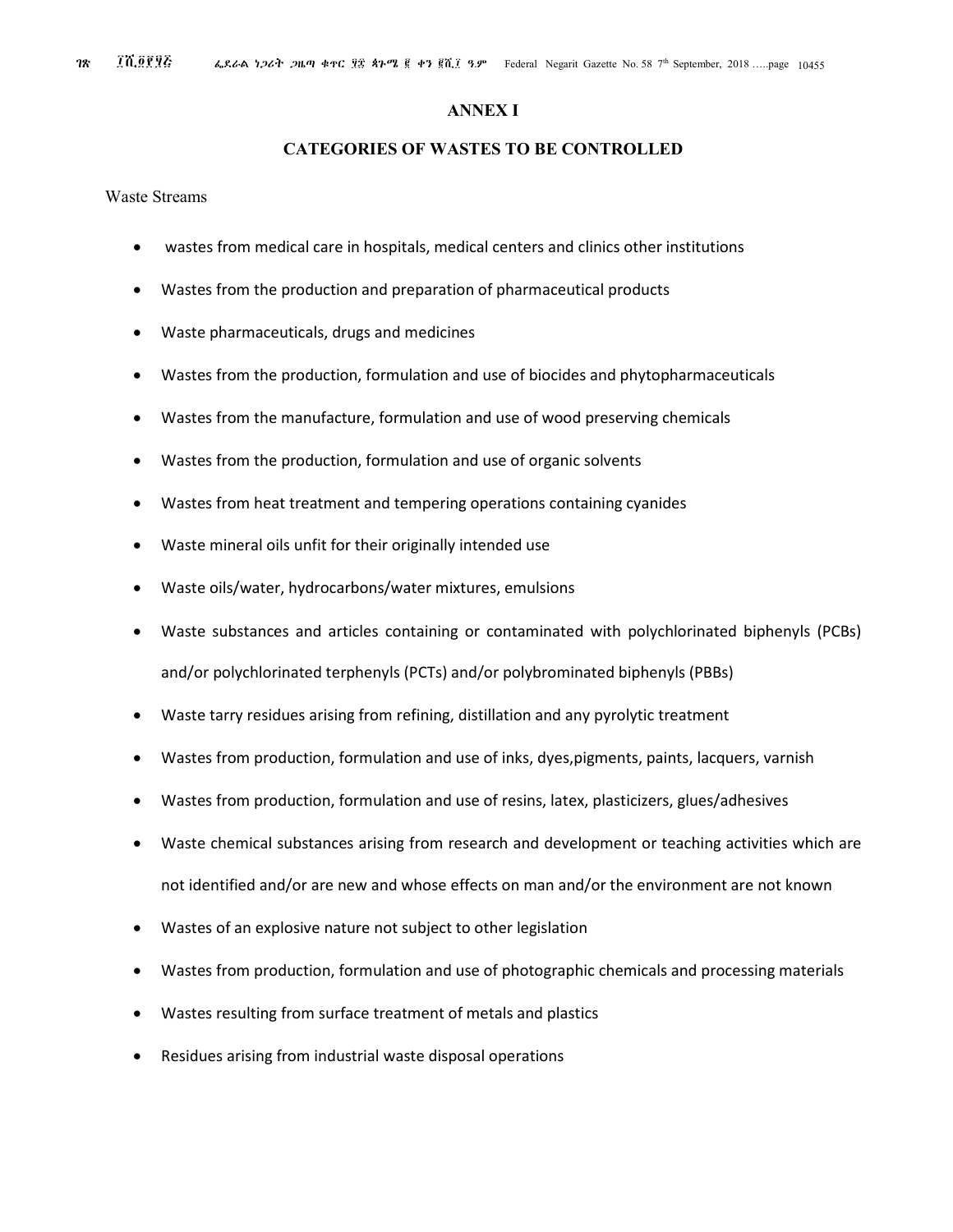- በዚህ አባሪ ያልተጠቀሱ የኦረ*ጋ*ኖሃሎጅን ዉህዶች
- ማናቸዉም የፖሊከሎሪኔትድዳይቤንዞ-ፓራ ዳይኦክሲን ኬሚካሎች
- ማናቸዉም የፖሊከስ•ሪኔትድዳይቤንዞ-ፉራን ተዛማች ኬሚካሎች
- አርጋኒክ አሚሚዎች ከሃሎጅኔትድ አሚሚዎች በስተቀር
- ፌኖሎች የፌኖል ዉህዶች ከክሎሮ ፌኖል ጭምር
- አር*ጋኒክ ግያ*ናይዶች
- አር*ጋኒክ የድኝ ዉህዶች*
- $\Delta$ ስቤስቶስ (አቧራና አሰር (ፋይበር)
- ? (z&)N25 /R \
- አሲ*ዳዊ ሙ* መት ወይንም ጥዋር አሲድ
- ኢንኦር*ጋኒክ ግያናይዶች*
- የኢነኦር*ጋኒክ ፍሉዎሪን ዉህዶች (ከ*ካለሺየም ፍሉ*ዎራይ*ድ በስተቀር)
- እርሳስ፣ የእርሳስ ዉህዶች
- ታሲየም፤ የታሲየም ዉህዶች
- ሜርኩሪ፤ የሜርኩሪ ዉህዶች
- ቴሱሪየም፤ የቴሱሪየም ዉህዶች
- አንቲሞኒ፤ የአንቲሞኒ ዉህዶች
- ካድሚየም፤ የካድሚየም ዉህዶች
- ሴሴንየም፤ የሴሴንየም ዉህዶች
- (& (&
- የዚንክ ዉህዶች
- *የመዳ*ብ ዉህዶች
- የክሮሚየም (VI) ዉህዶች
- ቤሪሲየም፤ የቤሪሲየም ዉህዶች
- ሜታል ካርቦናይሎች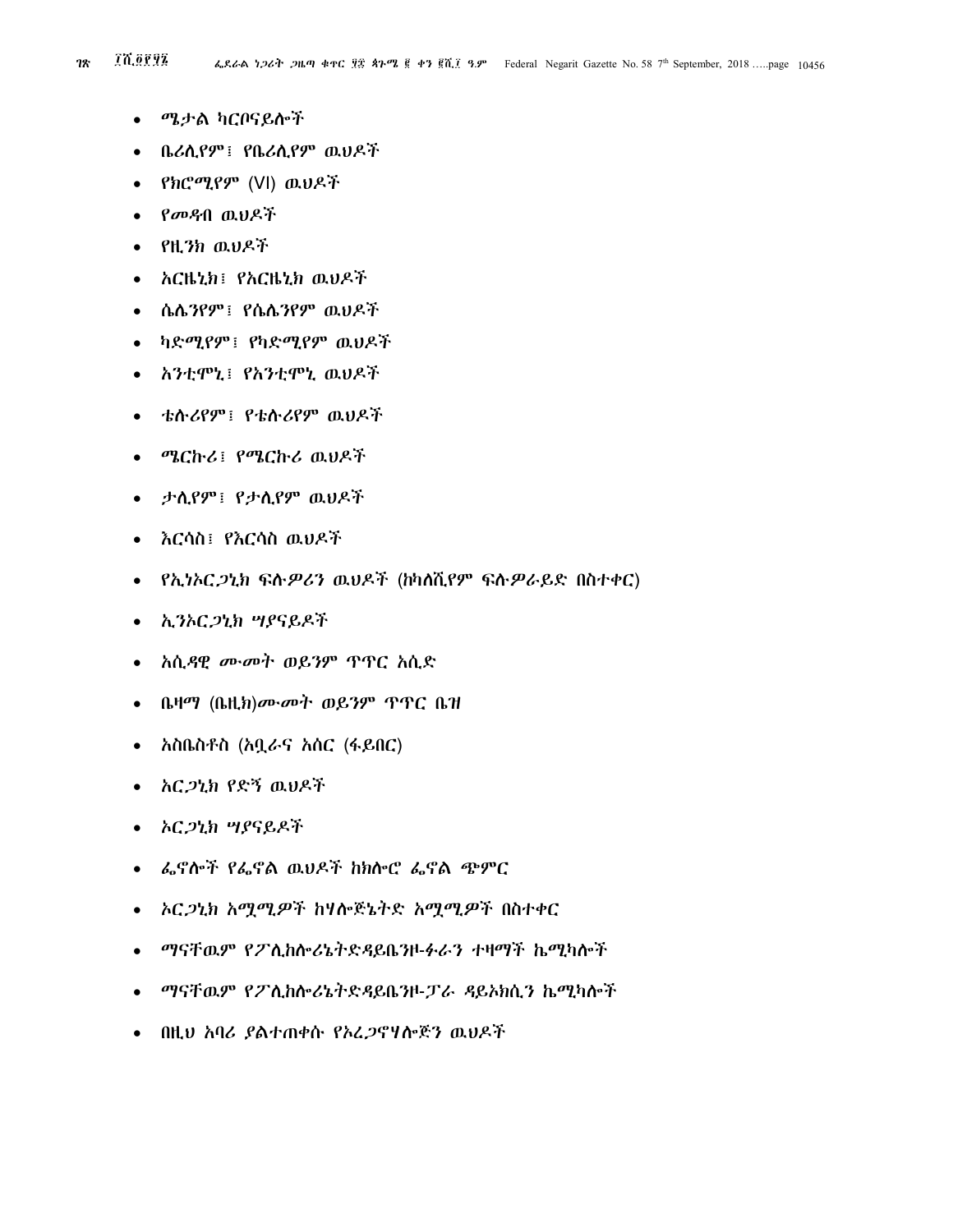#### **Wastes having as constituents**

- Metal Carbonyls
- Beryllium; beryllium compounds
- Hexavalent chromium compounds
- Copper compounds
- Zinc compounds
- Arsenic; arsenic compounds
- Selenium; selenium compounds
- Cadmium; cadmium compounds
- Antimony; antimony compounds
- Tellurium; tellurium compounds
- Mercury; mercury compounds
- Thallium; thallium compounds
- Lead; lead compounds
- Inorganic fluorine compounds excluding calcium fluoride
- Inorganic cyanides
- Acidic solutions or acids in solid form
- Basic solutions or bases in solid form
- Asbestos (dust and fibres)
- Organic phosphorus compounds
- Organic cyanides
- Phenols; phenol compounds including chlorophenols
- Ethers
- Halogenated organic solvents
- Organic solvents excluding halogenated solvents
- Any congenor of polychlorinated dibenzo-furan
- Any congenor of polychlorinated dibenzo-p-dioxin
- Organohalogen compounds other than substances referred to in this Annex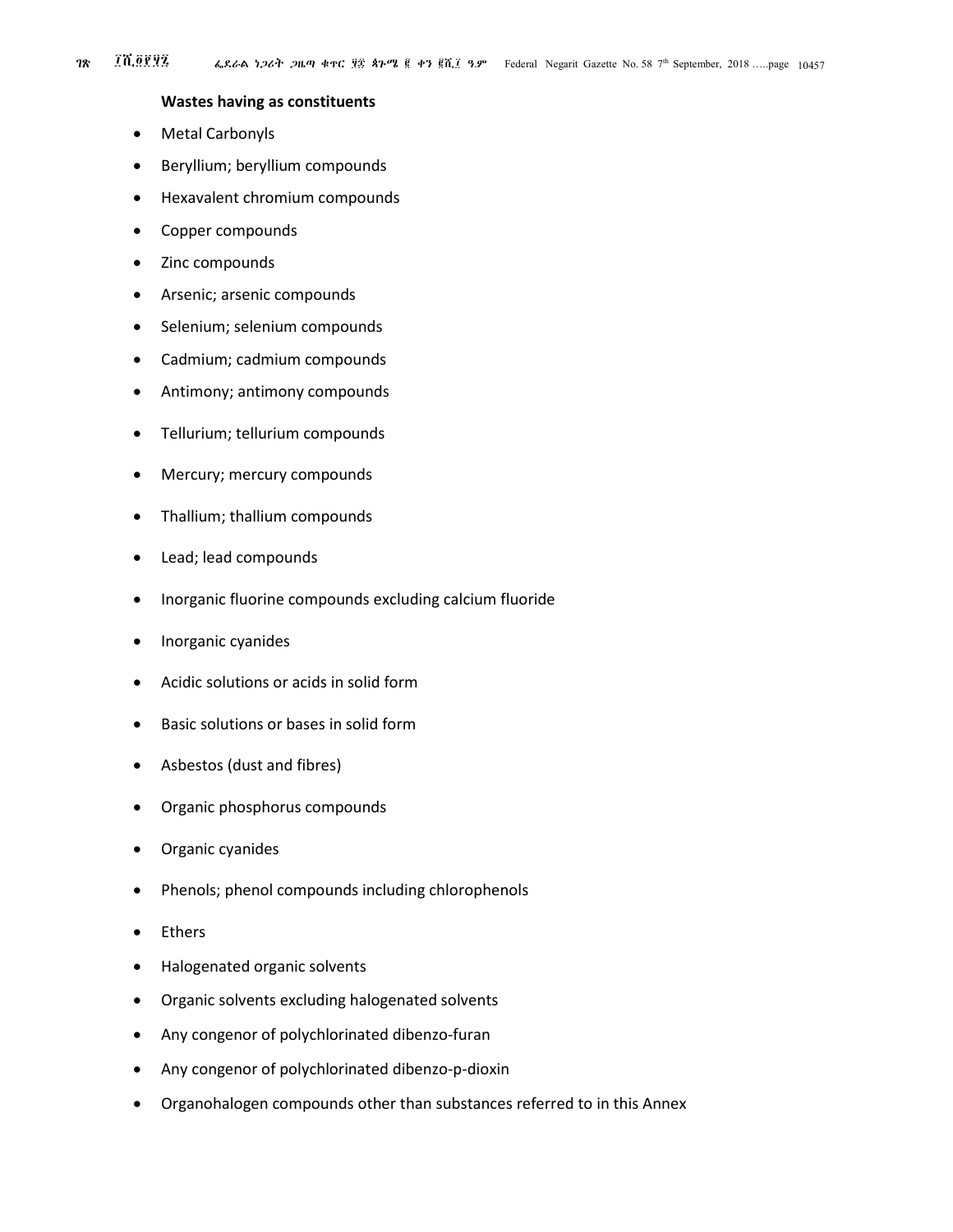#### <u>አባሪ ॥</u>

# የአደ*ገ*ኛ ቆሻሻዎች ባሕሪይ

• ፈንጂዎች

ፌነጂ ወይንም የሚወገድ ቆሻሻ ጠጣር ወይንም ፌሳሽ የሆነ ቆሻሻ ( ወይንም የቆሻሻ ውሁድ )፤ በራሱ ሀይል ኬሚካዊ ሪኣክሽን በማካሄድ በከፍተኛ ሙቀት ግፊትና ፍዋነት *ጋ*ዝ በመፍጠር አካባቢን ስንዳት የሚዳርግ ማስት ነዉ፡፡

• ተቀጣጣይ ፈሳሾች

"Flammable" የሚሰዉ ቃል "inflammable" ከሚሰዉ ቃል *ጋ*ር ትርጉሙ አንድ ነዉ፡፡ ተቀጣጣይ ፌሳሾች ፌሳሽ ወይንም ፌሳሽ ዉህዶች ወይንም ጥዋር ነገሮችን - በሙሙት (በሶሱሽን) ወይንም ሰስፔንሽን የያዙ - (ለምሳሌ ቀለሞች፣ ቫርኒሾች ላከሮች ወዘተ. ነገር ግን በአደገኛነት ባህሪያቸዉ *ምክንያት* በሌላ ምድብ የተ*ፌረችትን የማያጠቃ*ልሉ)የ*ሙቀቱ መ*ጠን ከ 60.5 °C *ያ*ልበለጠ (opencup test)  $\omega$ *C*39° h65.6 °C *SANAM* (closed-cup tests)  $\Lambda \nu$ 3 +  $\nu$ mm<sub>*C*</sub>  $\Lambda \nu$  (vapour) Pሚያመነጩ ናቸዉ:: (የ open-cup tests ሆነ የ closed-cup tests ዉጤቶች በቀጥታ ማነፃፀርም ሆነ በአንድ አይነት *መንገ*ድ ተሥርተዉ የሚገኙትም ዉጤቶች አብዛኛዉን ጊዜ ስለሚለያዩ ከላይ የተጠቀሱትን መስፌርት የማያሟሉትንም በዚሀ ትርጓሜ ማካተት የግድ ይላል)፡፡

• ተቃጣይ ዋዋር

ዋዋር ነገሮች ወይንም ዋዋር ቆሻሻዎች በፌነጂነት ከተመደቡት ዉጭ ሆነዉ በመጓጓዝ ላይ በሚደ*ጋ*ዋሙ ሁኔታዎች በቀሳሉ ተቃጣይ ወይንም - በፍትጊደ እሳት ልማስነሳት የሚችሉ ወይንም አስተዋፅዎ የሚያደርጉ

ብግብታዊነት ተቃጣይ ሲሆኑ ይሚችሉ ቁሳቁሶች ወይንም ቆሻሻዎች  $\bullet$ 

በመጓጓዝ ላይ በሚደጋዋሙ ምድብ ሁኔታዎች ወይንም ከከባቢ አየር *ጋ*ር ግንኙነት ሲፈጠር ብግብታዊነት ሙቀት የሚፌዋሩና እሳት ሲያስነሱ የሚችሉ - ቁሳቁሶች ወይንም ቆሻሻዎች

- ከዉሃ ጋር ግንኙነት ሲፌጠር ተቃጣይ ጋዞችን ሲፌዋሩ የሚችሉ ቁሳቁሶች ወይንም ቆሻሻዎች  $\bullet$
- *ከዉሃ 2C ግንኙነት ሲፌ*ጠር ብግብታዊነት ተቃጣይ ሲሆኑ የሚችሱ ወይንም በአደ*ገ*ኛ *መ*ጠን  $\bullet$ ተቃጣይ ጋዞችን ሲፌዋሩ የሚችሉ - ቁሳቁሶች ወይንም ቆሻሻዎች
- $\bullet$  ወክሳጅ (ኦክሲዳይዚንግ)

ምንም እንኳን በራሳቸዉ ተቃጣይ ባይሆኑም አክሲጂን በመልቀቅ በሴሎች ቁሳቁሶች ላይ እሳት ልማስነሳት የሚችሉ ወይንም አስተዋፅዎ የሚያደርጉ

 $\bullet$   $\lambda$ C  $2$ h TC $\lambda$ holeen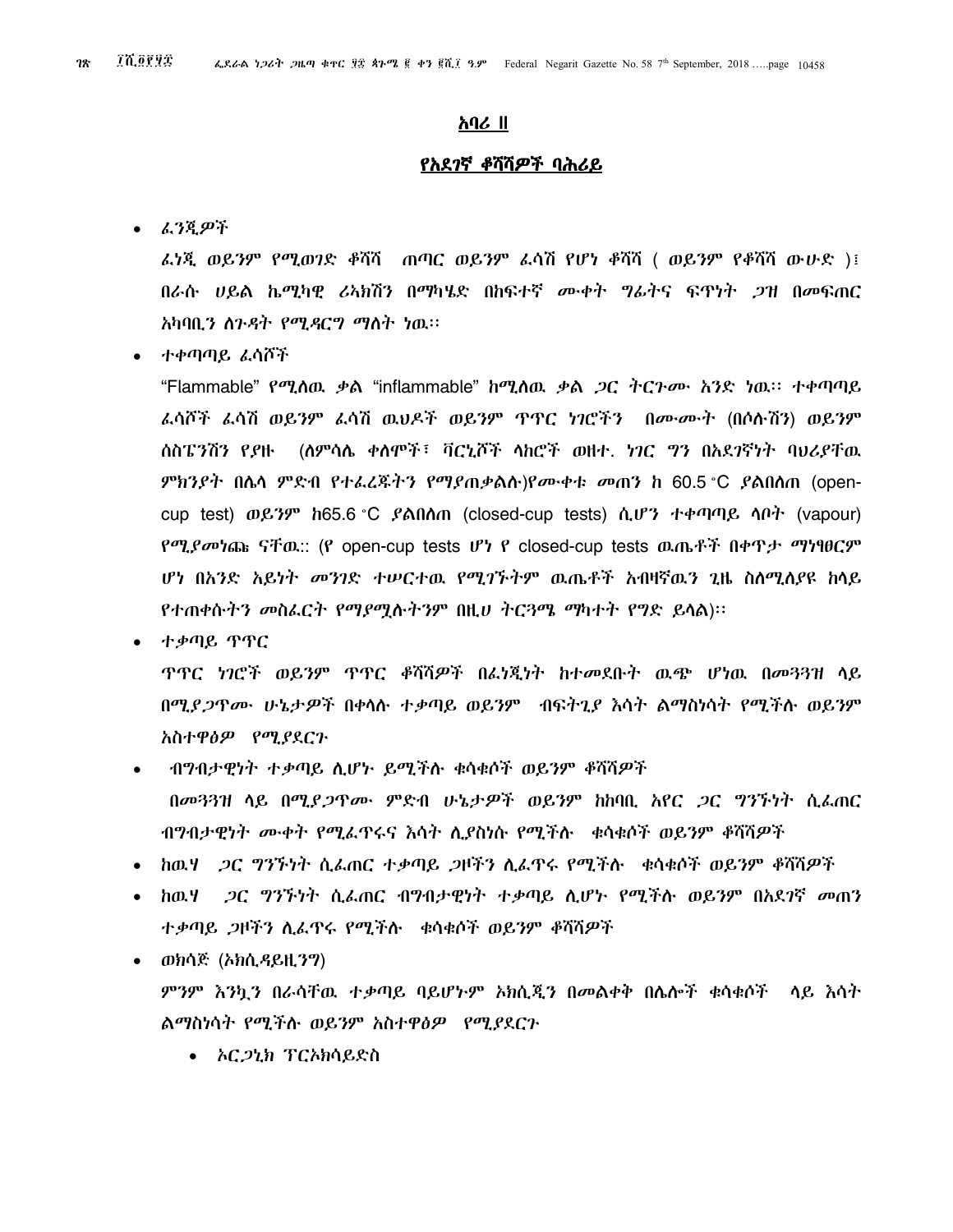ፌደራል ነጋሪት ጋዜጣ ቁጥር ፶፰ ጳጉሜ ፪ ቀን ፪ሺ፲ ዓ.ም Federal Negarit Gazette No. 58 7<sup>th</sup> September, 2018 .....page 10459

#### **ANNEX II**

#### **LIST OF HAZARDOUS CHARACTERISTICS**

#### • Explosives

An explosive substance or waste is a solid or liquid substance or waste (or mixture of substances or wastes) which is in itself capable by chemical reaction of producing gas at such a temperature and pressure and at such a speed as to cause damage to the surroundings.

• Flammable liquids

The word "flammable" has the same meaning as "inflammable". Flammable liquids are liquids, or mixtures of liquids, or liquids containing solids in solution or suspension (for example, paints, varnishes, lacquers, etc., but not including substances or wastes otherwise classified on account of their dangerous characteristics) which give off a flammable vapour at temperatures of not more than 60.5<sup>o</sup>C, closed-cup test, or not more than 65.6ºC, open-cup test. (Since the results of open-cup tests and of closed-cup tests are not strictly comparable and even individual results by the same test are often variable, regulations varying from the above figures to make allowance for such differences would be within the spirit of this definition.)

• Flammable solid

Solids, or waste solids, other than those classed as explosives, which under conditions encountered in transport are readily combustible, or may cause or contribute to fire through friction.

• Substances or wastes liable to spontaneous combustion

Substances or wastes which are liable to spontaneous heating under normal conditions encountered in transport, or to heating up on contact with air, and being then liable to catch fire.

• Substances or wastes which, in contact with water emit flammable gases

Substances or wastes which, by interaction with water, are liable to become spontaneously flammable or to give off flammable gases in dangerous quantities

• Oxidizing

Substances or wastes which, while in themselves not necessarily combustible, may, generally by yielding oxygen cause, or contribute to, the combustion of other materials.

• Organic Peroxides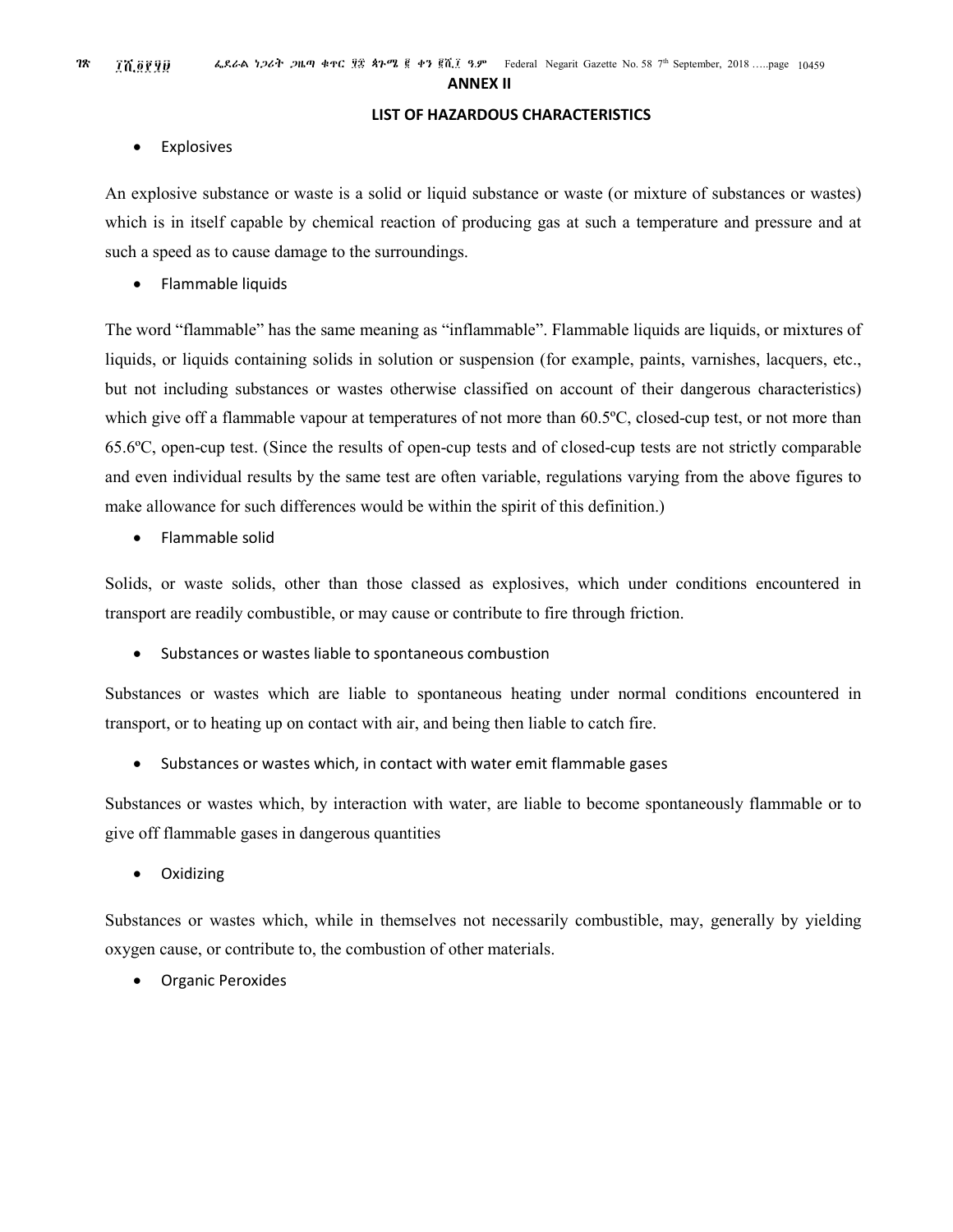- የኦክሲጂን-የኦክሲጂን (O-O) እስስር ያሳቸዉ ኦፈ*ጋ*ኒክ ቁሳቁሶች ወይንም ቆሻሻዎች ሙቀት ስልማይችሉ በራሳቸዉ ሙቀት መቋቋም ሀይል ተፊ (ኤክሶተርሚክ) ፍርስት (ዲኮምፖዚሺን)ሲፍጥሩ ይችሳሱ
- $\bullet$   $\sigma$ <sup>D</sup>C<sup>H</sub> $\sigma$ </sup>J (አጣዳራ)
- በሚዋጡበት ወይንም በም*ጋ*ት (ኢንሄልድ) ወይንም በቆዳ ንክኪ በሰዉ ልጅ ላይ ሞትን ወይንም ከፌተኛ ንዳትን የሚያስከትሉ ቁሳቁሶች ወይንም ቆሻሻዎች
- ተሳሳ*ሌ* በሽታ*ዎችን የሚያ*ሰከትሱ ቁሳቁሶች  $\bullet$  ዋቅን ሕዋሳት (ማይክሮኦር*ጋኒዝ*ም) ወይንም የእነሱን መርዝ የያዙና በእንስሳትና በሰዉ ላይ በሽታን *ያ*ስከተላሉ ተብለዉ የሚጠረጠሩ ቁሳቁሶች ወይንም ቆሻሻ*ዎች*
- ብሎት (ዝ*ገ*ት)

በኬሚካዊ አፀግብሮት (chemical action) አማካይነት በህብረህዋሳት ጋር በሚፌጠር ግንኙነት ከፍትኛ ጉዳትን ወይንም እገናት(leakage) በሚከሰትበት ጊዜ በሴሎች ቁሳቁሶች ወይንም በማታታገ ሳይ ጉዳት የሚያደርሱ ወይንም የሚያበሳሹ ቁሳቁሶች ወይንም ቆሻሻዎች

- ከአየር ወይንም ከዉሃ *ጋ*ር ግንኙነት በሚፌጠርበት ጊዜ የመርዛማ *ጋ*ዞች ልቀት ከአየር ወይንም ከዉሃ *ጋ*ር ግንኙነት በሚፌጠርበት ጊዜ መርዛማ *ጋ*ዞችን በአደ*ገ*ኛ መጠን ሲፌዋሩ የሚችሉ ቁሳቁሶች ወይንም ቆሻሻዎች
- $\bullet$   $\sigma$   $C$ ዞማ (አ $C$ ፍዳዊ ወይንም ስ $C$  ሰደድ) በም*ጋት* ፤ወይንም በመብሳት /መጠጣት ወይንም ቆዳ ዉስጥ በመዝሰቅ አርፍዳዊ ወይንም ስር ሰደድ *ጉዳ*ቶችን ነቀርሳን *ጭምር ይሚያ*ስከትሱ ቁሳቁሶች ወይንም ቆሻሻ*ዎ*ች
- *መርዛማ (*በአካባቢ ሳይ)  $\bullet$ በአካባቢ ላይ ከተለቀቁ በክምችትና/ወይንም በመርዛማነት በአፋጣኝ ወይንም አርፍዳዊ ጉዳቶችን
- 
- ከተወንደ በኋላ በማናችዉም *መንገ*ድ ሴላ ቁሳቁስ ለምሳሌ በኬሚካዊ እጥበት (leaching) ከላይ

<u>አባሪ Ⅲ</u>

- 
- 
- 
- 
- 
- 
- 
- 
- *የተጠቀ*ሱትን በሀርይ መፍጠር የሚችል

የአወ*ጋገ*ድ ክንዋኔ*ዎች ህ. የህብት ሪከበሪ ፡ም*ልልስነት ፤*ተወጋጅን መ*ልሶ ዋቅም ላይ ማዋል (reclamation)) በቀዋ*ታ መ*ልሶ

ይመጠቀምን ወይንም ሴሳ አማራጭ ጥቅም ሳይ ማዋልን የማያስከትሱ ክንዋኔዎች

• የመራት እንክብካቤ ( ለምሳሌ የፈሳሽ ቆሻሻዎች ባዮ ኩስት (biodegradation)

ክፍል ፩ ሁሱንም የሚተገበሩ የአወ*ጋገ*ድ ክንዋኔ*ዎች ያ*ጠቃልሳል

• በመራት ሳይ ማከማቸት ( ስምሳሴ ስባሳአፌር (landfill)

የሚያስከትሱ ወይንም ሲያስከትሱ የሚችሱ ቁሳቁሶች ወይንም ቆሻሻዎች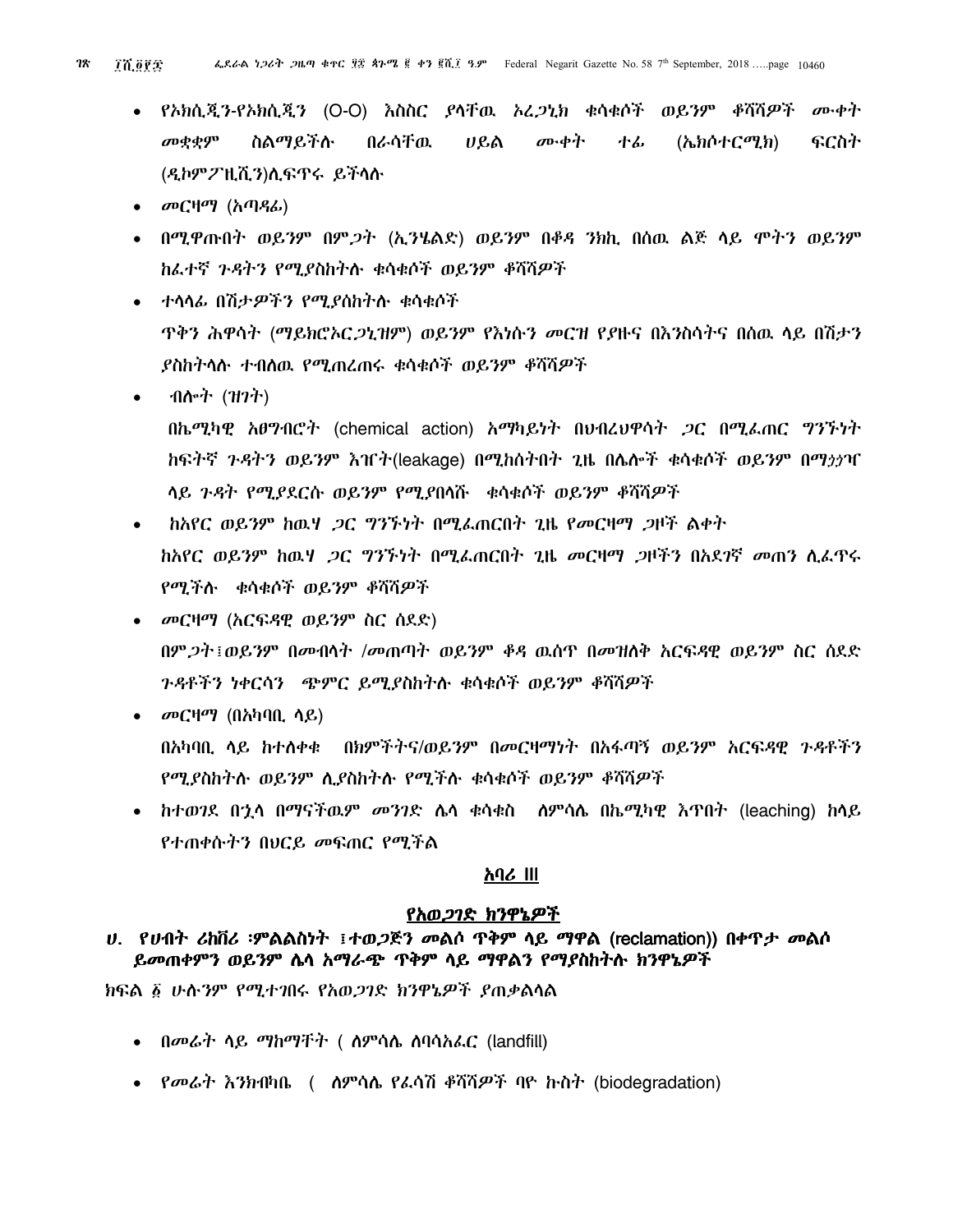Organic substances or wastes which contain the bivalent-o-o-structure are thermally unstable substances which may undergo exothermic self-accelerating decomposition

• Poisonous (Acute)

Substances or wastes liable either to cause death or serious injury or to harm human health if swallowed or inhaled or by skin contact

• Infectious substances

Substances or wastes containing viable micro organisms or their toxins which are known or suspected to cause disease in animals or humans.

• Corrosives

Substances or wastes which, by chemical action, will cause severe damage when in contact with living tissue, or, in the case of leakage, will materially damage, or even destroy, other goods or the means of transport; they may also cause other hazards.

• Liberation of toxic gases in contact with air or water

Substances or wastes which, by interaction with air or water, are liable to give off toxic gases in dangerous quantities.

• Toxic (Delayed or chronic)

Substances or wastes, which if they are inhaled or ingested or if they penetrate the skin, may involve delayed or chronic effects, including carcinogenicity.

• Ecotoxic

Substances or wastes which if released present or may present immediate or delayed adverse impacts to the environment by means of bioaccumulation and/or toxic effects upon biotic systems.

• Capable, by any means, after disposal, of yielding another material, e.g., leachate, which possesses any of the characteristics listed above.

# **ANNEX III**

# **DISPOSAL OPERATIONS**

# **A. Operations which do not lead to the possibility of resource recovery, recycling, reclamation, direct re-use or alternative uses**

Section A encompasses all such disposal operations which occur in practice.

- Deposit into or onto land, (e.g., landfill, etc.)
- Land treatment, (e.g., biodegradation of liquid or sludgy discards in soils, etc.)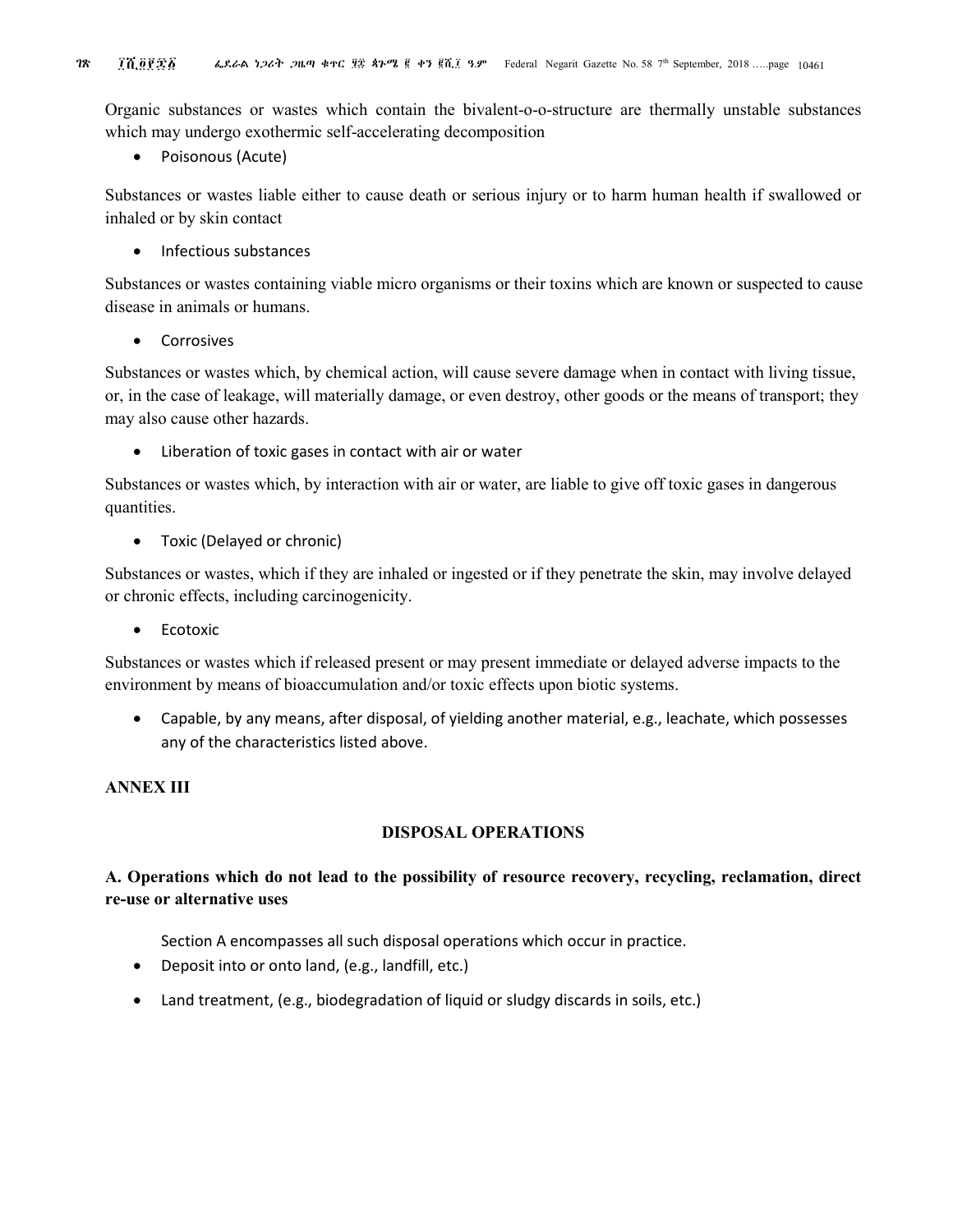- በጥልቀት ማስንባት (ስምሳሌ በአየር መነፋት የሚቻሉትን ቆሻሻዎች ወደ ጥልቅ ጉድንኃዶች፣በተፈጥሮ የሚገኙ የጨዉ እንቁሳሎች (salt domes) ወዘተ. ማስገባት) በመራት ሳይ (ሰምሳሌ ራሳሽ ቀሻሻዎችን በንድኃዶች፣ ኩራዎች ወይንም ቆራጭ (lagoons) ወዘተ.)ማጠራቀም
- በተሰይ የተሰራ ሰባሳአሬር (landfill) (ስምሳሴ የሚከደትና እ*ያንዳንዳ*ቸዉ ከሴሳዉና ከአካባቢዉ *ጋ*ር POP P.75<sup>\*</sup> "lined discrete cells" @H+.)
- ከባህሮች/ዉቂያኖሶች በስተቀር ወደ ተጠራቀመ ዉሃ (water body) መልቀቅ  $\bullet$
- ወደ ባህሮች/ዉቂያኖሶች የባህር ወሰል ጭምር ማስገባት  $\bullet$
- በዚህ አባሪ ያልተካተተ ህይወታዊ (ባዮሎጂካል) ክንዉን ሆኖ በመጨረሻ የሚገኘዉ ዉህድ ወይንም  $\bullet$ ድብልቅ በክፍል ፩ በተጠቀሱት ማናቸዉም የአወ*ጋገ*ድ ክንዋኔ*ዎች የሚ*ፌጸም
- በዚህ አባሪ ያልተካተተ ፊዚኮ-ኬሚካዊ ክንዉን ሆኖ በመጨረሻ የሚገኘዉ ዉህድ ወይንም ድብልቅ  $\bullet$ በክፍል ፩ በተጠቀሱት ማናቸዉ ም የአወ*ጋገ*ድ ክንዋኔ*ዎች የሚፌ*ጸም (ስምሳሌ ትነት፣ ማደረቅ፣ ግይት (calcinations) ፣ ኒዉትራሳይዜሽን ፣ እትለት (ፕርሲፒትሽን) ፣ ወዘተ.)
- በመሬት ሳይ ማቃጠል

ስ. የሀብት ሪከቨሪ ፡ምልልስነት ፤ተወ*ጋ*ጅን መልሶ ጥቅም ላይ ማዋል (reclamation) በቀጥታ መልሶ ይመጠቀምን ወይንም ሴሳ አማራጭ ጥቅም ሳይ ማዋልን የሚያስከትሱ ክንዋኔዎች ክፍል ፪ ሁሱንም በሀግ የተደነገጉትን ወይንም አደገኛ ቆሻሻዎች ተብለዉ የሚገመቱትንና በክፍል ፩ ያልተፌረጁትን ክንዋኔዎች ያጠቃልሳል

- ለነዳጅነት የሚያገስግል (በቀዋታ ማቃጠልን ሳይጨምር) ወይንም ሴሳ ሀይል የማመንጫ መንገድ  $\bullet$
- አሟሚን መልሶ ጥቅም ላይ ማዋል/እቀጣይነት (regeneration)  $\bullet$
- ስአሚሚነት ጥቅም ሳይ የማይዉሱ አርጋኒክ ቁሳቁሶች  $\bullet$
- ብረታብረቶችን መልሶ ዋቅም ላይ ማዋል/እቀጣይነት (regeneration)  $\bullet$
- $\Lambda$ ስትች ኢንኦሪ ጋኒክ የሆኑ ቁሳቁሶችን ጥቅም ሳይ ማዋል/እቀጣይነተ(regeneration)  $\bullet$
- 
- የአካባቢ ብክለትን መቀነሻ ምንዝሮች (components) ሪከቨሪ
- **Phfless ምንዝሮች ሪhil is (catalyst components)**